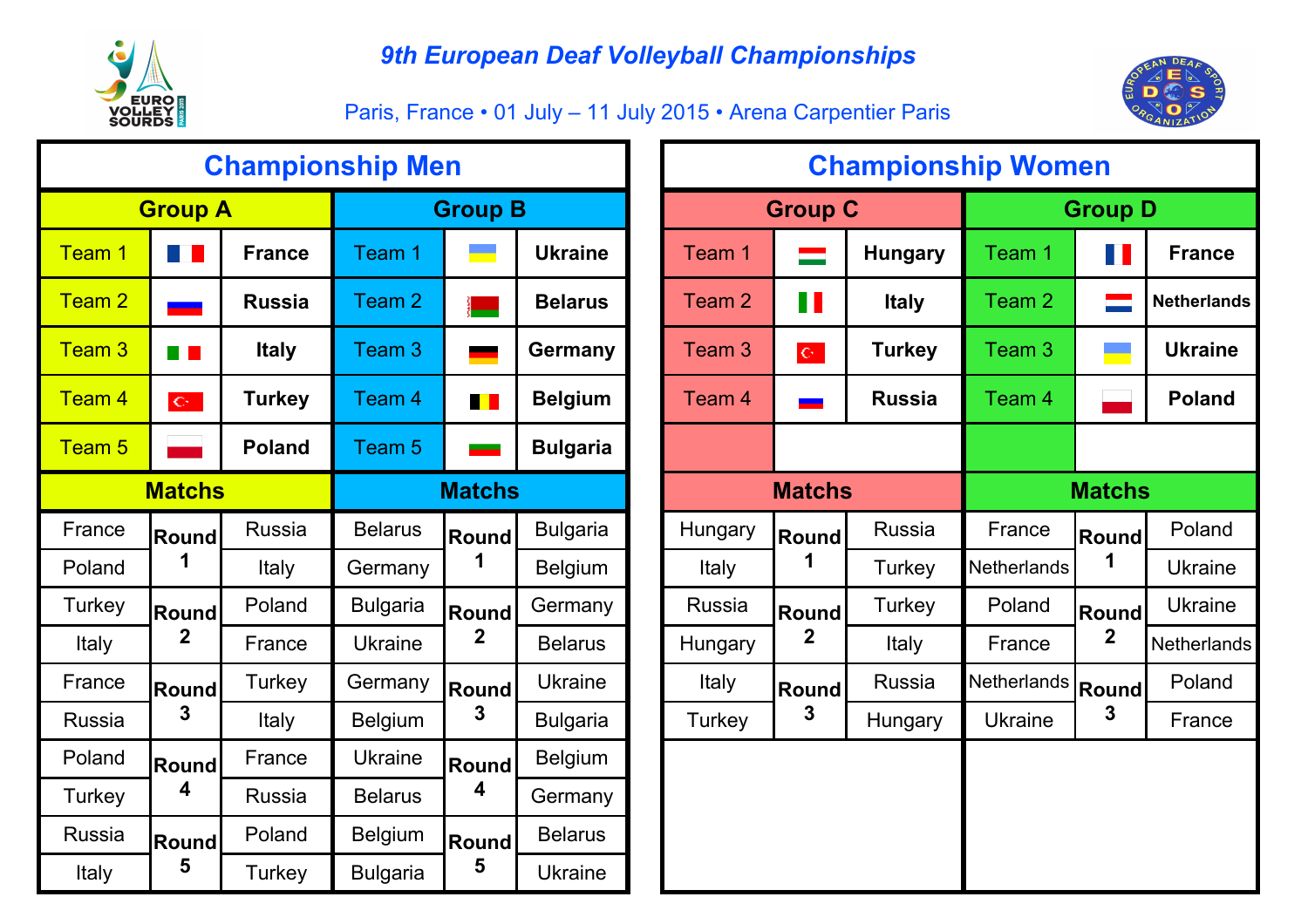

# **VOLLEYBALL • Fixture (Men and Women)**

*9th European Deaf Volleyball Championships*



Paris, France • 01 July – 11 July 2015 • Arena Carpentier Paris

| <b>Date</b> | <b>Time</b> | N° Match            | <b>Court</b>  | <b>Group / Phase final</b> |           | Team 1             | Team <sub>2</sub>  |
|-------------|-------------|---------------------|---------------|----------------------------|-----------|--------------------|--------------------|
| 01/07/15    | 18h00       | Match n° 1          | Central       | <b>Group A</b>             | 1st round | <b>France</b>      | <b>Russia</b>      |
|             | 9h30        | Match n° 2          | Central       | <b>Group A</b>             |           | <b>Poland</b>      | <b>Italy</b>       |
|             | 9h30        | Match n° 3          | $N^{\circ}$ 1 | <b>Group D</b>             |           | <b>Netherlands</b> | <b>Ukraine</b>     |
|             | 12h00       | Match $n^{\circ}$ 4 | Central       | <b>Group B</b>             |           | <b>Belarus</b>     | <b>Bulgaria</b>    |
| 02/07/15    | 12h00       | Match $n^{\circ}$ 5 | $N^{\circ}$ 1 | <b>Group C</b>             | 1st round | <b>Hungary</b>     | <b>Russia</b>      |
|             | 14h30       | Match $n^{\circ}$ 6 | Central       | <b>Group B</b>             |           | Germany            | <b>Belgium</b>     |
|             | 14h30       | Match $n^{\circ}$ 7 | $N^{\circ}$ 1 | <b>Group C</b>             |           | <b>Italy</b>       | <b>Turkey</b>      |
|             | 17h30       | Match $n^{\circ}$ 8 | Central       | <b>Group D</b>             |           | <b>France</b>      | <b>Poland</b>      |
|             | 9h30        | Match n° 9          | Central       | <b>Group A</b>             |           | <b>Turkey</b>      | <b>Poland</b>      |
|             | 12h00       | Match n° 10         | $N^{\circ}$ 1 | <b>Group B</b>             |           | <b>Bulgaria</b>    | Germany            |
| 03/07/15    | 12h00       | Match n° 11         | Central       | <b>Group C</b>             |           | <b>Russia</b>      | <b>Turkey</b>      |
|             | 14h30       | Match n° 12         | $N^{\circ}$ 1 | <b>Group B</b>             | 2nd round | <b>Ukraine</b>     | <b>Belarus</b>     |
|             | 14h30       | Match n° 13         | Central       | <b>Group D</b>             |           | <b>Poland</b>      | <b>Ukraine</b>     |
|             | 17h30       | Match n° 14         | Central       | <b>Group A</b>             |           | <b>Italy</b>       | <b>France</b>      |
|             | 9h30        | Match n° 15         | Central       | <b>Group B</b>             |           | Germany            | <b>Ukraine</b>     |
|             | 12h00       | Match n° 16         | Central       | <b>Group A</b>             |           | <b>Russia</b>      | <b>Italy</b>       |
| 04/07/15    | 12h00       | Match n° 17         | $N^{\circ}$ 1 | Group C (2nd round)        |           | <b>Hungary</b>     | <b>Italy</b>       |
|             | 14h30       | Match n° 18         | Central       | <b>Group B</b>             | 3rd round | <b>Belgium</b>     | <b>Bulgaria</b>    |
|             | 14h30       | Match n° 19         | $N^{\circ}$ 1 | Group D (2nd round)        |           | <b>France</b>      | <b>Netherlands</b> |
|             | 17h30       | Match n° 20         | Central       | <b>Group A</b>             |           | <b>France</b>      | <b>Turkey</b>      |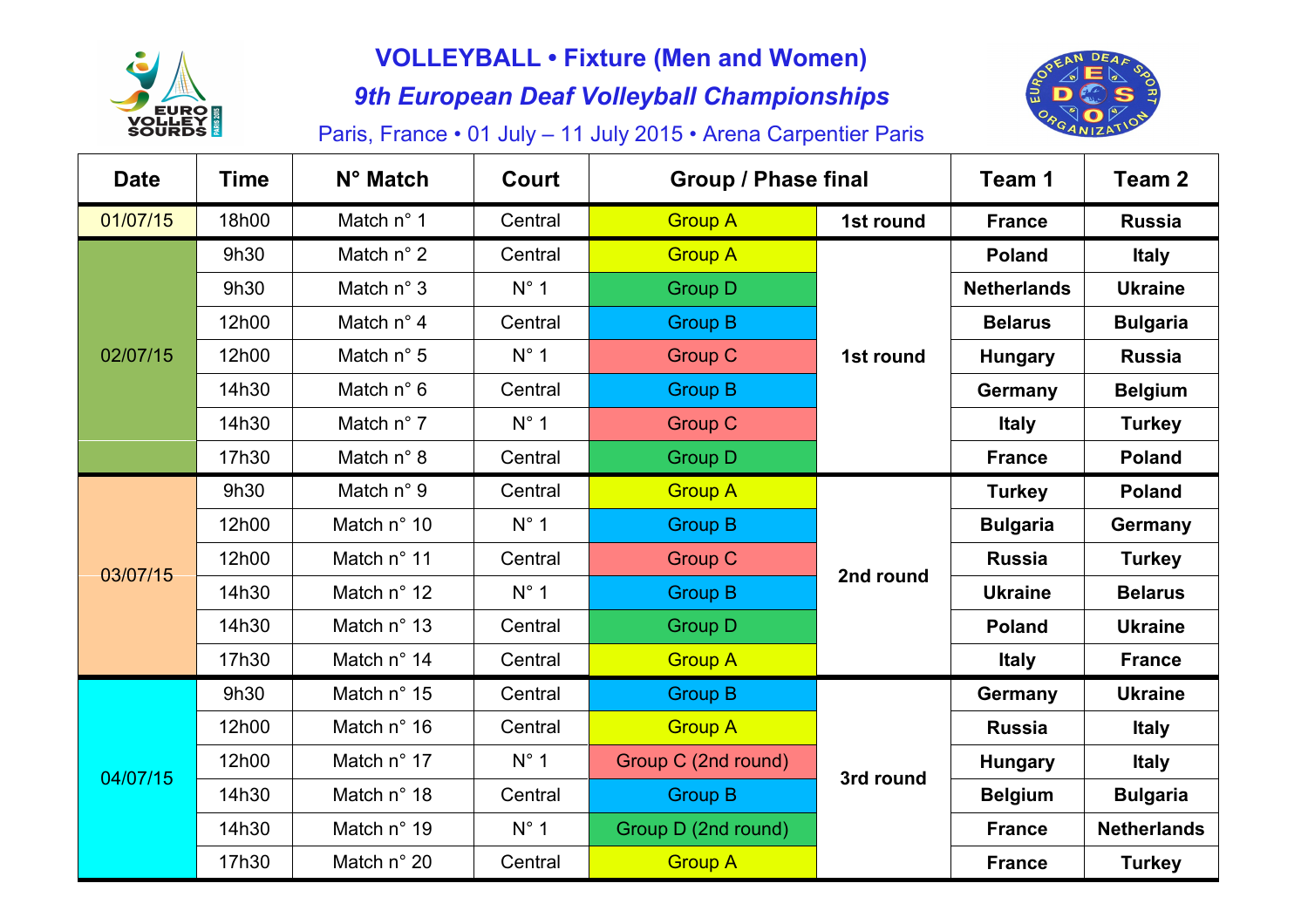|          | 9h30  | Match n° 21          | Central       | <b>Group B</b>      |           | <b>Ukraine</b>     | <b>Belgium</b>     |
|----------|-------|----------------------|---------------|---------------------|-----------|--------------------|--------------------|
|          | 12h00 | Match $n^{\circ}$ 22 | $N^{\circ}$ 1 | <b>Group A</b>      |           | <b>Turkey</b>      | <b>Russia</b>      |
|          | 12h00 | Match n° 23          | Central       | Group C (3rd round) |           | <b>Turkey</b>      | <b>Hungary</b>     |
| 05/07/15 | 14h30 | Match n° 24          | $N^{\circ}$ 1 | <b>Group B</b>      | 4th round | <b>Belarus</b>     | Germany            |
|          | 14h30 | Match $n^{\circ}$ 25 | Central       | Group D (3rd round) |           | <b>Netherlands</b> | <b>Poland</b>      |
|          | 17h30 | Match n° 26          | Central       | <b>Group A</b>      |           | <b>Poland</b>      | <b>France</b>      |
|          | 9h30  | Match n° 27          | Central       | <b>Group B</b>      |           | <b>Belgium</b>     | <b>Belarus</b>     |
|          | 9h30  | Match n° 28          | $N^\circ$ 1   | Group C (3rd round) |           | <b>Italy</b>       | <b>Russia</b>      |
| 06/07/15 | 12h00 | Match n° 29          | Central       | <b>Group A</b>      |           | <b>Russia</b>      | <b>Poland</b>      |
|          | 14h30 | Match n° 30          | Central       | <b>Group B</b>      | 5th round | <b>Bulgaria</b>    | <b>Ukraine</b>     |
|          | 14h30 | Match n° 31          | $N^{\circ}$ 1 | Group D (3rd round) |           | <b>Ukraine</b>     | <b>France</b>      |
|          | 17h30 | Match $n^{\circ}$ 32 | Central       | <b>Group A</b>      |           | <b>Italy</b>       | <b>Turkey</b>      |
|          | 9h30  | Match n° 33          | Central       | 2nd $B - 3rd A$     | QF2(M)    | Germany            | <b>Italy</b>       |
|          | 9h30  | Match n° 34          | $N^{\circ}$ 1 | 2nd $D - 3rd C$     | $QF2$ (W) | <b>Poland</b>      | <b>Italy</b>       |
|          | 12h00 | Match n° 35          | $N^\circ$ 1   | 2nd $A - 3rd B$     | QF3(M)    | <b>Turkey</b>      | <b>Bulgaria</b>    |
|          | 12h00 | Match $n^{\circ}$ 36 | Central       | 2nd $C - 3rd$ D     | $QF3$ (W) | <b>Turkey</b>      | <b>Netherlands</b> |
| 08/07/15 | 14h30 | Match n° 37          | Central       | 1st $B - 4th A$     | $QF4$ (M) | <b>Ukraine</b>     | <b>Poland</b>      |
|          | 14h30 | Match n° 38          | $N^\circ$ 1   | 1st $D - 4th C$     | $QF4$ (W) | <b>Ukraine</b>     | <b>Hungary</b>     |
|          | 17h30 | Match n° 39          | $N^{\circ}$ 1 | 1st $A - 4$ th B    | $QF1$ (M) | <b>Russia</b>      | <b>Belarus</b>     |
|          | 17h30 | Match n° 40          | Central       | 1st $C - 4th$ D     | $QF1$ (W) | <b>Russia</b>      | <b>France</b>      |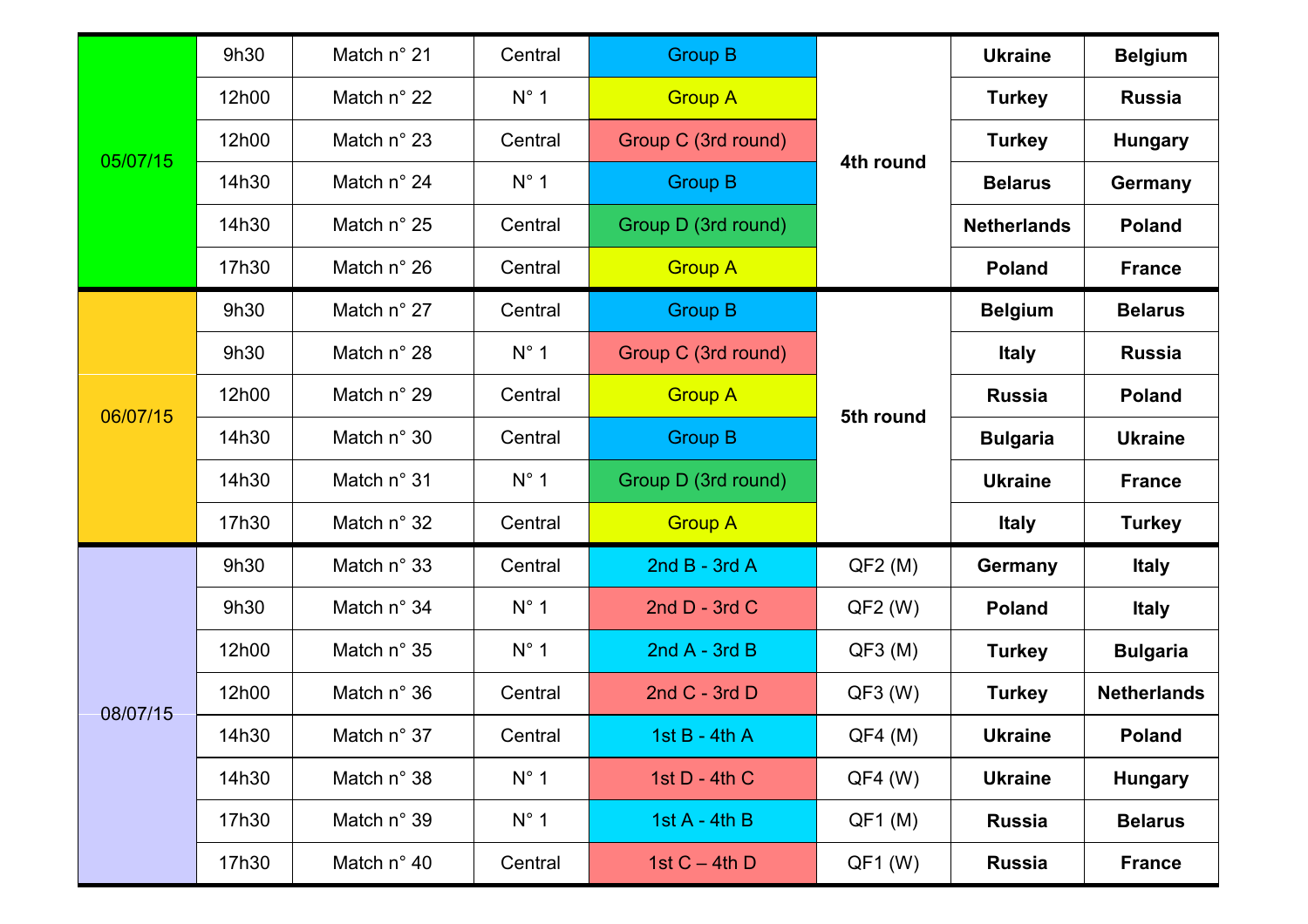|          | 9h30  | Match $n^{\circ}$ 41 | Central       | $5th A - 5th B$   | 9th place (M)    | <b>France</b>      | <b>Belgium</b>     |
|----------|-------|----------------------|---------------|-------------------|------------------|--------------------|--------------------|
|          | 12h00 | Match $n^{\circ}$ 42 | Central       | $L(M33) - L(M39)$ | 5th to 8th $(M)$ | Germany            | <b>Belarus</b>     |
| 09/07/15 | 12h00 | Match $n^{\circ}$ 43 | $N^\circ$ 1   | $L(M34) - L(M40)$ | 5th to 8th (W)   | <b>Italy</b>       | <b>France</b>      |
|          | 14h30 | Match n° 44          | Central       | $L(M35) - L(M37)$ | 5th to 8th $(M)$ | <b>Bulgaria</b>    | <b>Poland</b>      |
|          | 17h30 | Match $n^{\circ}$ 45 | Central       | $L(M36) - L(M38)$ | 5th to 8th (W)   | <b>Netherlands</b> | <b>Hungary</b>     |
|          | 9h30  | Match $n^{\circ}$ 46 | $N^{\circ}$ 1 | $L(M42) - L(M44)$ | 7th to 8th $(M)$ | <b>Belarus</b>     | <b>Poland</b>      |
|          | 9h30  | Match n° 47          | Central       | $L(M43) - L(M45)$ | 7th to 8th $(W)$ | <b>France</b>      | <b>Hungary</b>     |
|          | 12h00 | Match $n^{\circ}$ 48 | Central       | W(M39) - W(M33)   | SF1(M)           | <b>Russia</b>      | <b>Italy</b>       |
| 10/07/15 | 14h00 | Match n° 49          | Central       | W(M40) - W(M34)   | SF1 (W)          | <b>Russia</b>      | <b>Poland</b>      |
|          | 16h00 | Match $n^{\circ}$ 50 | Central       | W(M35) - W(M37)   | SF2(M)           | <b>Turkey</b>      | <b>Ukraine</b>     |
|          | 18h00 | Match $n^{\circ}$ 51 | Central       | W(M36) - W(M38)   | SF2 (W)          | <b>Turkey</b>      | <b>Ukraine</b>     |
|          | 9h30  | Match $n^{\circ}$ 52 | Central       | $W(M42) - W(M44)$ | 5th to 6th (M)   | Germany            | <b>Bulgaria</b>    |
|          | 9h30  | Match $n^{\circ}$ 53 | $N^\circ$ 1   | $W(M43) - W(M45)$ | 5th to 6th (W)   | <b>Italy</b>       | <b>Netherlands</b> |
| 11/07/15 | 12h00 | Match $n^{\circ}$ 54 | Central       | $L(M48) - L(M50)$ | 3rd to 4th $(M)$ | <b>Italy</b>       | <b>Ukraine</b>     |
|          | 12h00 | Match n° 55          | $N^\circ$ 1   | $L(M49) - L(M51)$ | 3rd to 4th $(W)$ | <b>Poland</b>      | <b>Turkey</b>      |
|          | 14h00 | Match n° 56          | Central       | $W(M48) - W(M50)$ | Final (M)        | <b>Russia</b>      | <b>Turkey</b>      |
|          | 16h00 | Match n° 57          | Central       | $W(M49) - W(M51)$ | Final (W)        | <b>Russia</b>      | <b>Ukraine</b>     |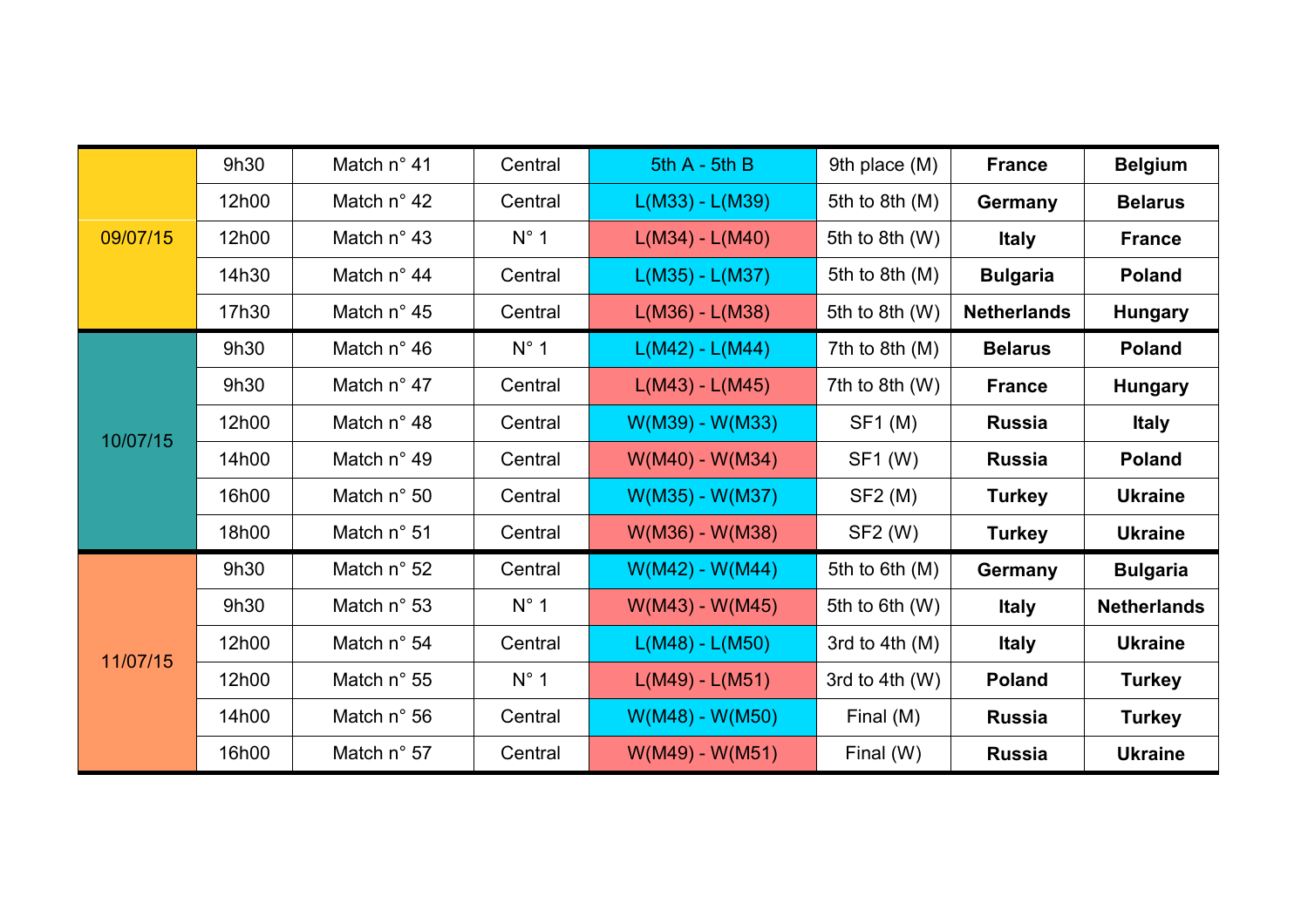

Paris, France • 01 July – 11 July 2015 • Arena Carpentier Paris



|                         | <b>Group A</b> |            |   | <b>Matchs</b> |                |                | <b>Result details</b> |                |         |                |    | <b>Sets</b>    |                |     | <b>Points</b> |                                               |
|-------------------------|----------------|------------|---|---------------|----------------|----------------|-----------------------|----------------|---------|----------------|----|----------------|----------------|-----|---------------|-----------------------------------------------|
| Rank                    | <b>Team</b>    | <b>Pts</b> |   | Won Lost 3-0  |                | $3 - 1$        | $3 - 2$               | $2 - 3$        | $1 - 3$ |                |    |                |                |     |               | 0-3   Won   Lost   Ratio   Won   Lost   Ratio |
| 1                       | <b>Russia</b>  | 11         |   | 0             | 3              | $\overline{0}$ |                       | $\overline{0}$ | 0       | $\overline{0}$ | 12 | $\overline{2}$ | 6              | 335 | 248           | 1,35                                          |
| $\overline{2}$          | Turkey         | 10         | 3 |               | 3              | $\overline{0}$ | $\overline{0}$        |                | 0       | $\overline{0}$ | 11 | 3              | 3,67           | 323 | 282           | 1,15                                          |
| $\overline{\mathbf{3}}$ | Italy          | 6          | ⌒ | ⌒             | $\overline{2}$ | $\overline{0}$ | $\overline{0}$        | $\overline{0}$ | 0       | $\overline{2}$ | 6  | 6              |                | 260 | 264           | 0,98                                          |
| 4                       | Poland         | 3          |   | 3             |                | $\overline{0}$ | $\overline{0}$        | $\overline{0}$ | 0       | 3              | 3  | 9              | 0,33           | 255 | 286           | 0,89                                          |
| 5                       | France         |            | 0 | 4             | $\overline{0}$ | $\overline{0}$ | $\overline{0}$        | $\overline{0}$ | 0       | 4              | 0  | 12             | $\overline{0}$ | 208 | 301           | 0,69                                          |

|                | <b>Group B</b>  |            |   | <b>Matchs</b>          |                |                | <b>Result details</b> |                |                |                |                | <b>Sets</b>    |                                         |     | <b>Points</b> |      |
|----------------|-----------------|------------|---|------------------------|----------------|----------------|-----------------------|----------------|----------------|----------------|----------------|----------------|-----------------------------------------|-----|---------------|------|
| <b>Rank</b>    | <b>Team</b>     | <b>Pts</b> |   | ∣Won Lost <sup>∣</sup> | $3-0$          | $3 - 1$        | $3 - 2$               | $2 - 3$        | $1 - 3$        | $0 - 3$        |                |                | Won   Lost   Ratio   Won   Lost   Ratio |     |               |      |
|                | <b>Ukraine</b>  | 12         | 4 | $\overline{0}$         | $\overline{4}$ | $\overline{0}$ | $\overline{0}$        | $\overline{0}$ | $\overline{0}$ | $\overline{0}$ | 12             | $\overline{0}$ | 12                                      | 300 | 165           | 1,82 |
| $\overline{2}$ | Germany         | 9          | 3 |                        | 3              | $\overline{0}$ | $\overline{0}$        | $\overline{0}$ | $\overline{0}$ | ◢              | 9              | 3              | 3                                       | 283 | 239           | 1,18 |
| 3              | <b>Bulgaria</b> | 5          | ⌒ | $\overline{2}$         |                | $\overline{0}$ | И                     | 0              | 0              | $\overline{2}$ | 6              | 8              | 0,75                                    | 270 | 316           | 0,85 |
| 4              | <b>Belarus</b>  | 4          |   | 3                      | и              | $\overline{0}$ | $\overline{0}$        | ◢              | $\overline{0}$ | $\overline{2}$ | 5              | 9              | 0,56                                    | 287 | 321           | 0,89 |
| 5              | <b>Belgium</b>  |            | 0 | 4                      | $\overline{0}$ | $\overline{0}$ | $\overline{0}$        | $\overline{0}$ | 0              | 4              | $\overline{0}$ | 12             | $\overline{0}$                          | 201 | 300           | 0,67 |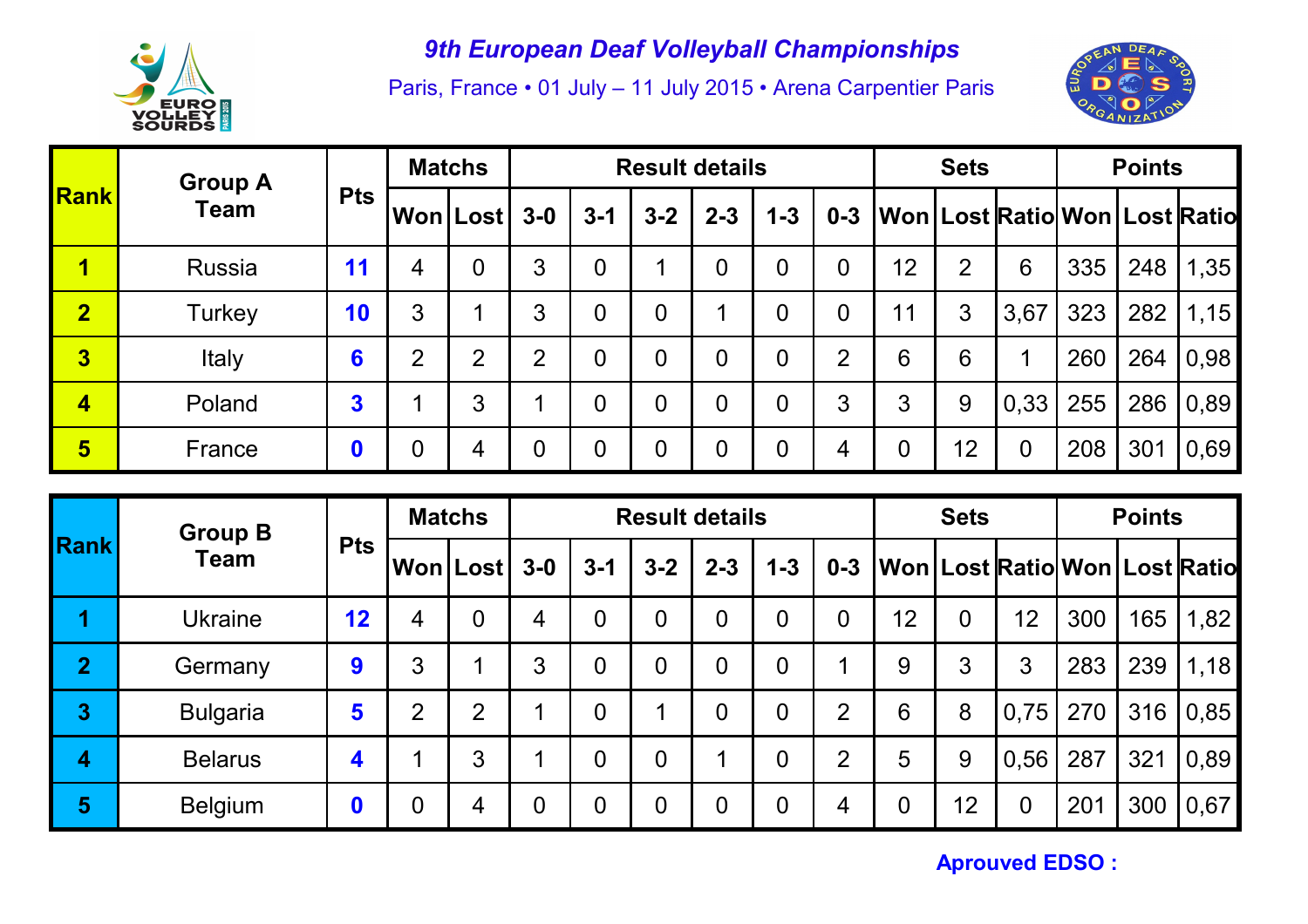

Paris, France • 01 July – 11 July 2015 • Arena Carpentier Paris



|               |                | <b>1st Round</b> |              |                 |             |                |                | <b>2nd Round</b> |    |    |                |              | <b>3rd Round</b> |    |             |                |                |                | <b>4th Round</b> |              |          |                |                | <b>5th Round</b> |    |                |                |                       | <b>TOTAL</b> |                  |   |
|---------------|----------------|------------------|--------------|-----------------|-------------|----------------|----------------|------------------|----|----|----------------|--------------|------------------|----|-------------|----------------|----------------|----------------|------------------|--------------|----------|----------------|----------------|------------------|----|----------------|----------------|-----------------------|--------------|------------------|---|
|               | ם              |                  | <b>Set</b>   | <b>Score</b> P  |             |                |                |                  |    |    | Set Score P    |              |                  |    | Set Score P |                |                |                |                  | Set Score P  |          |                |                | Set Score        |    | p.             | C <sub>1</sub> | Set Set Pts Pts<br>W. |              | <b>Diff</b> Pts  |   |
| France        |                | $\overline{0}$   | 3            | 37 <sup>°</sup> | 75 <b>I</b> | $\overline{0}$ | $\overline{0}$ | $\mathbf{3}$     | 55 | 75 | $\overline{0}$ | $\mathbf 0$  | $\mathbf{3}$     | 56 | $75$ 0      |                | $\overline{0}$ | 3              |                  | 60 76        |          |                |                |                  |    | $\Omega$       |                |                       |              | 12 208 301 -93 0 |   |
| Russia        | 3              | 3                | $\Omega$     | 75              | 37          |                |                |                  |    |    | $\overline{3}$ | 3            | $\overline{0}$   | 75 | 54          | $\overline{2}$ | $\mathbf{3}$   | 2              |                  | $ 109 $ 95 3 |          | 3 <sup>1</sup> | $\overline{0}$ | 76               | 62 | 12             | $\overline{2}$ |                       |              | 335 248 87 11    |   |
| Italy         | $\overline{3}$ | 3                | $\mathbf{0}$ | 75              | 56          | $\mathbf{3}$   | 3 <sup>1</sup> | $\overline{0}$   | 75 | 55 | $\overline{0}$ | $\mathbf 0$  | $\mathbf{3}$     | 54 | 75          |                |                |                |                  |              | $\Omega$ | $\Omega$       | 3              | 56               | 78 | 6              | 6              |                       | 260 264      | $-4$             | 6 |
| <b>Turkey</b> |                |                  |              |                 |             | $\mathbf{3}$   | $\mathbf{3}$   | $\overline{0}$   | 75 | 61 | $\overline{3}$ | $\mathbf{3}$ | $\overline{0}$   | 75 | 56          | $\overline{1}$ | $\overline{2}$ | 3              |                  | 95 109 3     |          | 3 <sup>1</sup> | $\overline{0}$ | 78               | 56 | $11$ 3         |                |                       |              | 323 282 41 10    |   |
| Poland        | $\overline{0}$ | $\overline{0}$   | 3            |                 | 56 75       | $\overline{0}$ | $\overline{0}$ | 3 <sup>1</sup>   | 61 | 75 |                |              |                  |    |             | $\mathbf{3}$   | 3              | $\overline{0}$ | 76               | 60 0         |          | $\overline{0}$ | $\mathbf{3}$   | 62               | 76 | 3 <sup>1</sup> | -9             |                       |              | 255 286 -31 3    |   |

|                 |                |                |                | <b>1st Round</b> |              |                                                          |                |                | <b>2nd Round</b> |                |                |                |                | <b>3rd Round</b> |                |                |              |                | <b>4th Round</b> |              |                |              |                | <b>5th Round</b> |                    |                 |                |         | <b>TOTAL</b> |                          |                |
|-----------------|----------------|----------------|----------------|------------------|--------------|----------------------------------------------------------|----------------|----------------|------------------|----------------|----------------|----------------|----------------|------------------|----------------|----------------|--------------|----------------|------------------|--------------|----------------|--------------|----------------|------------------|--------------------|-----------------|----------------|---------|--------------|--------------------------|----------------|
|                 |                |                | <b>Set</b>     |                  | Score        | P                                                        |                | <b>Set</b>     |                  | <b>Score</b>   | $\mathsf{P}$   |                | <b>Set</b>     | Score P          |                |                |              | <b>Set</b>     |                  | Score P      |                |              | <b>Set</b>     |                  | Score <sup>1</sup> | W               |                | W       |              | Set Set Pts Pts Diff Pts |                |
| <b>Ukraine</b>  |                |                |                |                  |              | 3                                                        | 3              | $\overline{0}$ | 75               | 41             | $\overline{3}$ | $\mathbf{3}$   | $\mathbf 0$    | 75               | 54             | $\mathbf{3}$   | $\mathbf{3}$ | $\overline{0}$ | 75               | 31           | 3 <sup>1</sup> | $\mathbf{3}$ | $\overline{0}$ | 75               |                    | $39$ 12         | $\overline{0}$ |         | 300 165      |                          | 135 12         |
| <b>Belarus</b>  |                | $\overline{2}$ | 3              |                  | $ 104 108$ 0 |                                                          | $\overline{0}$ | $\mathbf{3}$   | 41               | 75             |                |                |                |                  |                | $\overline{0}$ | $\mathbf 0$  | 3              | 67               |              | $79$ 3         | 3            | $\overline{0}$ | 75               | 59                 | $5\overline{)}$ | 9              |         | 287 321      | $-34$                    | $\overline{4}$ |
| Germany         | 3              | 3              | $\overline{0}$ | 75               | 49           | $\overline{3}$                                           | $\mathbf{3}$   | $\mathbf 0$    | 75               | 48             | $\overline{0}$ | $\overline{0}$ | $\overline{3}$ | 54               | 75             | $\mathbf{3}$   | $\mathbf{3}$ | $\overline{0}$ | 79               | 67           |                |              |                |                  |                    | 9               | 3              |         | 283 239      | 44                       | 9              |
| <b>Belgium</b>  | $\overline{0}$ | $\overline{0}$ | 3              | 49               | 75           |                                                          |                |                |                  | $\overline{0}$ | $\overline{0}$ | 3              | 62             | 75               | $\overline{0}$ | $\mathbf{0}$   | 3            | 31             | $75$ 0           |              | $\overline{0}$ | $\mathbf{3}$ | 59             | 75               | $\mathbf{0}$       | 12 <sup>1</sup> |                | 201 300 | $-99$        | $\overline{0}$           |                |
| <b>Bulgaria</b> | 2              | 3              | $\overline{2}$ |                  |              | $\mathbf{3}$<br>75<br>$\mathbf 0$<br>48 <br>$ 108 104$ 0 |                | 3 <sup>°</sup> | $\mathfrak{S}$   | $\mathbf 0$    | 75             | 62             |                |                  |                |                |              | $\overline{0}$ | $\Omega$         | $\mathbf{3}$ | 39             | 75           | 6              | 8                |                    | 270 316         | $-46$          | $-5$    |              |                          |                |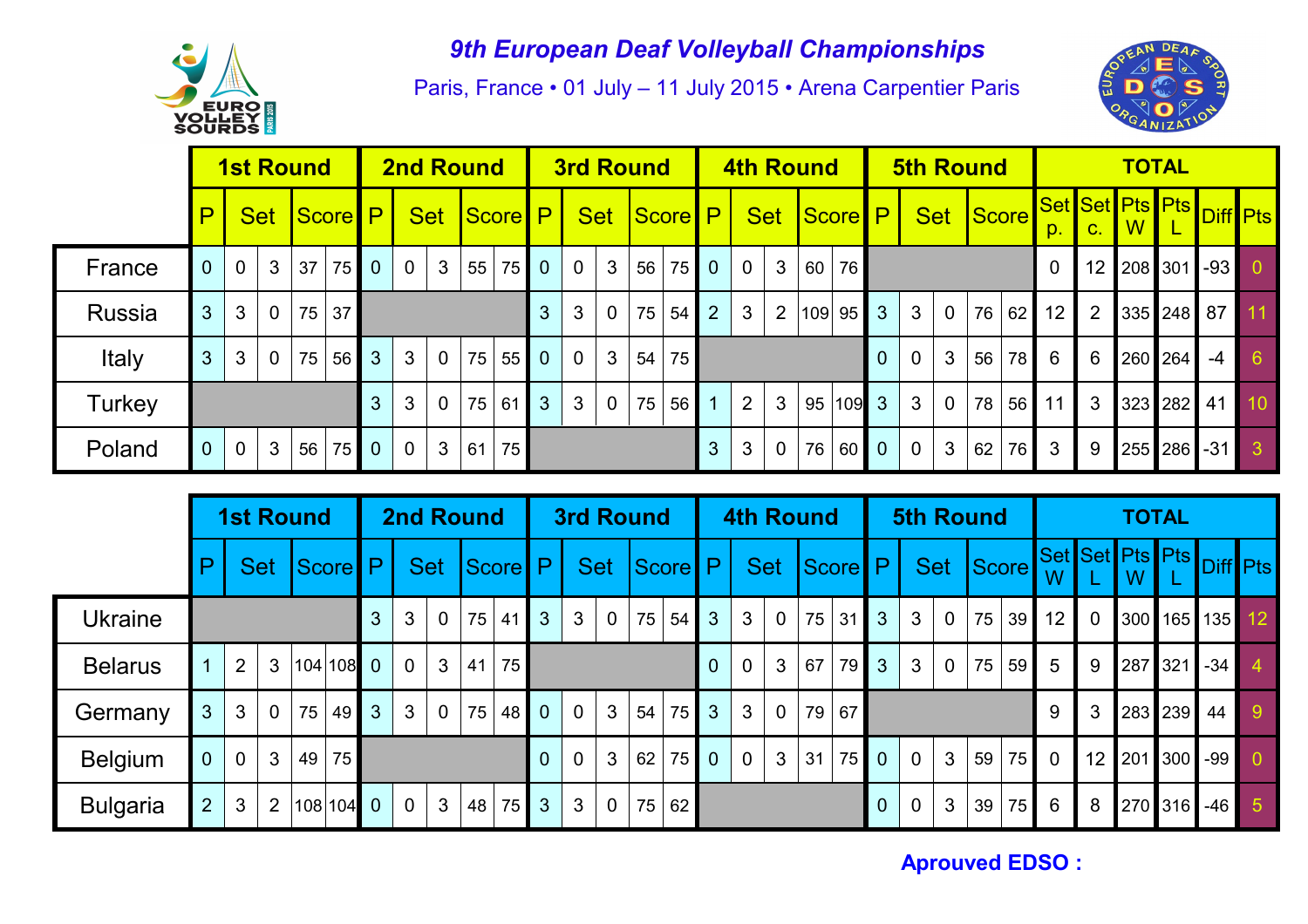

Paris, France • 01 July – 11 July 2015 • Arena Carpentier Paris



|                                                   |       |  |       |  |  | <b>1st Round</b>                                 |       |  |       |       |              |               |                                               |                                                                               | <b>2nd Round</b>     |       |       |        |        |
|---------------------------------------------------|-------|--|-------|--|--|--------------------------------------------------|-------|--|-------|-------|--------------|---------------|-----------------------------------------------|-------------------------------------------------------------------------------|----------------------|-------|-------|--------|--------|
|                                                   | Set 1 |  | Set 2 |  |  | Set 3                                            | Set 4 |  | Set 5 |       |              |               | Set                                           | Set 2                                                                         |                      | Set 3 | Set 4 | Set 5  |        |
|                                                   |       |  |       |  |  | Match $n^{\circ}$ 1                              |       |  |       |       |              |               |                                               |                                                                               | Match n° 9           |       |       |        |        |
| <b>France</b>                                     | 6     |  |       |  |  | 25 <mark>  18  </mark> 25 <mark>  13  </mark> 25 |       |  |       |       | Russia       | <b>Turkey</b> |                                               | <mark>  25  </mark> 21 <mark>  25  </mark> 17 <mark>  25  </mark> 23 <b> </b> |                      |       |       |        | Poland |
|                                                   |       |  |       |  |  | Match $n^{\circ}$ 2                              |       |  |       |       |              |               |                                               |                                                                               | Match $n^{\circ}$ 14 |       |       |        |        |
| 25 21<br>25<br><mark>19</mark> 25<br>16<br>Poland |       |  |       |  |  |                                                  |       |  |       | Italy | <b>Italy</b> | $\sqrt{25}$   | 19 <mark>  25  </mark> 17 <mark>  25  </mark> |                                                                               | 19                   |       |       | France |        |

|                |       |         |  | <b>1st Round</b>    |       |                        |       |                 |                 |             |         |         | <b>2nd Round</b>     |       |  |       |                |
|----------------|-------|---------|--|---------------------|-------|------------------------|-------|-----------------|-----------------|-------------|---------|---------|----------------------|-------|--|-------|----------------|
|                | Set 1 | Set 2   |  | Set 3               | Set 4 |                        | Set 5 |                 |                 | Set 1       | Set 2   |         | Set 3                | Set 4 |  | Set 5 |                |
|                |       |         |  | Match $n^{\circ}$ 4 |       |                        |       |                 |                 |             |         |         | Match $n^{\circ}$ 10 |       |  |       |                |
| <b>Belarus</b> | 26    |         |  |                     |       | 28 22 25 25 21 25 19 6 | '15   | <b>Bulgaria</b> | <b>Bulgaria</b> | $\sqrt{15}$ | 25 17   |         | 25 16 25             |       |  |       | Germany        |
|                |       |         |  | Match $n^{\circ}$ 6 |       |                        |       |                 |                 |             |         |         | Match $n^{\circ}$ 12 |       |  |       |                |
| Germany        | 25    | $18$ 25 |  | 13 25 18            |       |                        |       | Belgium         | <b>Ukraine</b>  | 25          | 14   25 | $10$ 25 | 17 <sup>1</sup>      |       |  |       | <b>Belarus</b> |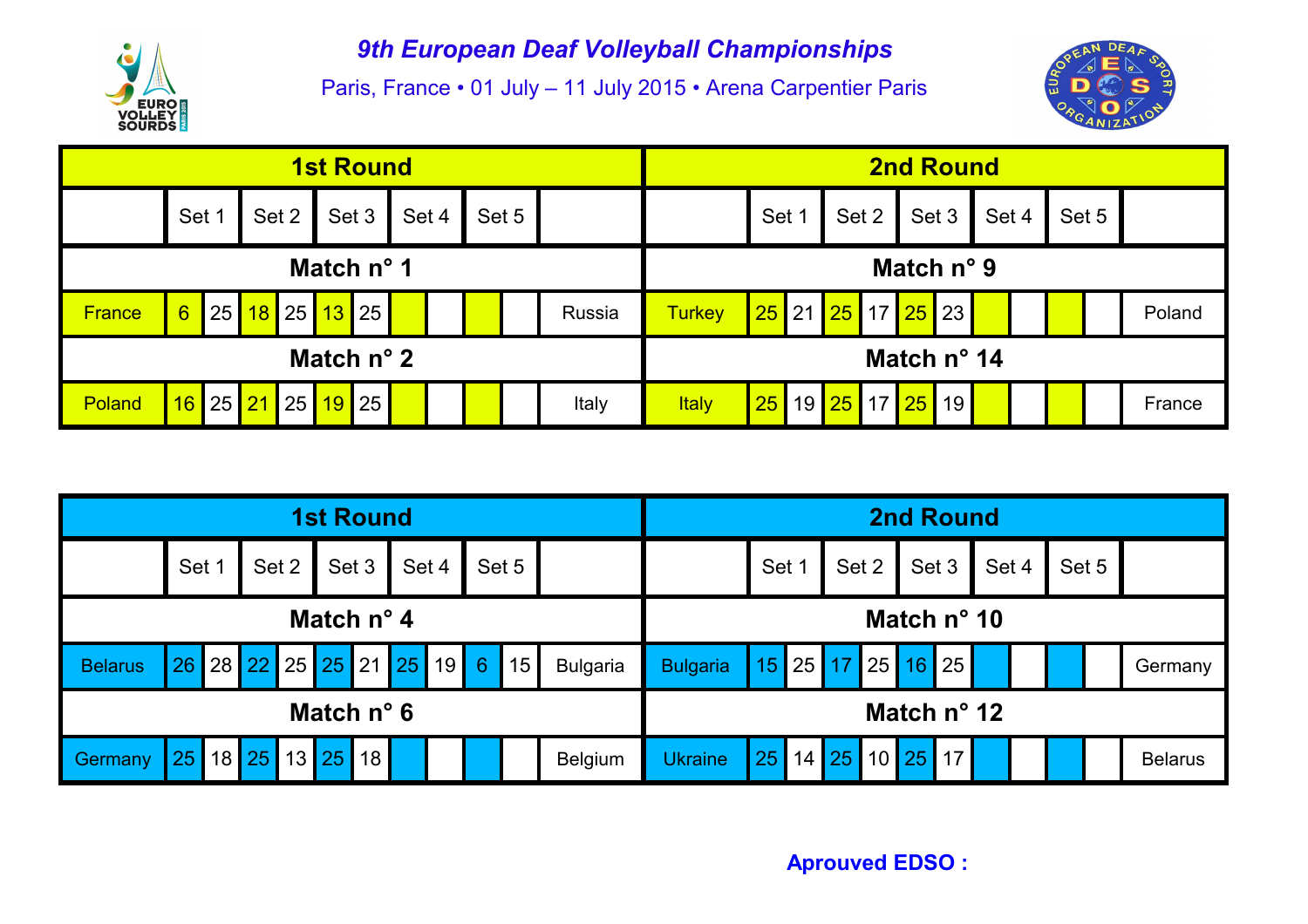

Paris, France • 01 July – 11 July 2015 • Arena Carpentier Paris



|                                                 |             |  |  |       | <b>3rd Round</b>               |       |       |  |       |               |                               |        |                   |  | <b>4th Round</b>        |        |  |        |
|-------------------------------------------------|-------------|--|--|-------|--------------------------------|-------|-------|--|-------|---------------|-------------------------------|--------|-------------------|--|-------------------------|--------|--|--------|
|                                                 | Set 1       |  |  | Set 2 |                                | Set 3 | Set 4 |  | Set 5 |               |                               |        | <b>Set</b>        |  | Set 2 Set 3 Set 4 Set 5 |        |  |        |
|                                                 | Match n° 20 |  |  |       |                                |       |       |  |       |               |                               |        |                   |  | Match $n^{\circ}$ 26    |        |  |        |
| <b>France</b>                                   |             |  |  |       | <mark>14</mark> 25 19 25 23 25 |       |       |  |       |               | Turkey                        | Poland | 25 19 25 17 26 24 |  |                         |        |  | France |
|                                                 |             |  |  |       | Match n° 16                    |       |       |  |       |               |                               |        |                   |  | Match $n^{\circ}$ 22    |        |  |        |
| <mark>25</mark> 19 25 19 25 16<br><b>Russia</b> |             |  |  |       |                                |       |       |  | Italy | <b>Turkey</b> | 25 22 22 25 25 22 13 25 10 15 |        |                   |  |                         | Russia |  |        |

|                                           |          |    |  |  |  | <b>3rd Round</b> |  |  |                  |  |                 |                |             |       |             | <b>4th Round</b> |  |  |                |
|-------------------------------------------|----------|----|--|--|--|------------------|--|--|------------------|--|-----------------|----------------|-------------|-------|-------------|------------------|--|--|----------------|
| Set 1<br>Set 3<br>Set 4<br>Set 5<br>Set 2 |          |    |  |  |  |                  |  |  | Set <sup>-</sup> |  | Set 2           |                | Set 3 Set 4 | Set 5 |             |                  |  |  |                |
| Match nº 15                               |          |    |  |  |  |                  |  |  |                  |  |                 |                |             |       | Match n° 21 |                  |  |  |                |
| Germany                                   | 15       | 25 |  |  |  | 18 25 21 25      |  |  |                  |  | <b>Ukraine</b>  | <b>Ukraine</b> |             |       |             | 25 5 25 12 25 14 |  |  | <b>Belgium</b> |
| Match nº 18                               |          |    |  |  |  |                  |  |  |                  |  |                 |                |             |       | Match nº 24 |                  |  |  |                |
| <b>Belgium</b>                            | 23 25 23 |    |  |  |  | 25   16   25     |  |  |                  |  | <b>Bulgaria</b> | <b>Belarus</b> | 18          |       |             | 25 22 25 27 29   |  |  | Germany        |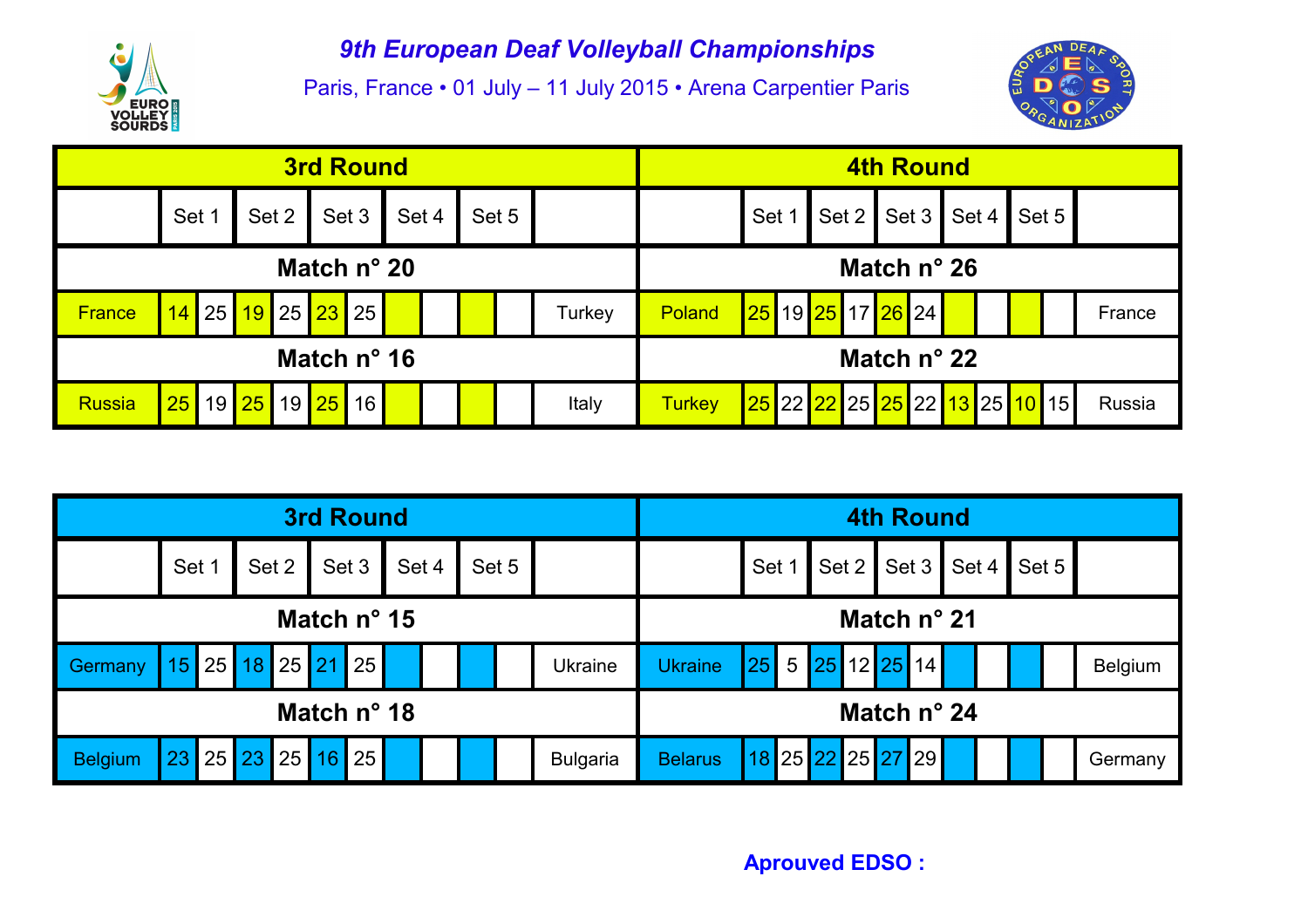

Paris, France • 01 July – 11 July 2015 • Arena Carpentier Paris





|                           |                      |  |  |                               |  | <b>5th Round</b> |  |  |  |  |                |  |  |  |
|---------------------------|----------------------|--|--|-------------------------------|--|------------------|--|--|--|--|----------------|--|--|--|
|                           |                      |  |  | Set 1 Set 2 Set 3 Set 4 Set 5 |  |                  |  |  |  |  |                |  |  |  |
| Match $n^{\circ}$ 27      |                      |  |  |                               |  |                  |  |  |  |  |                |  |  |  |
| Belgium 23 25 21 25 15 25 |                      |  |  |                               |  |                  |  |  |  |  | <b>Belarus</b> |  |  |  |
|                           | Match $n^{\circ}$ 30 |  |  |                               |  |                  |  |  |  |  |                |  |  |  |
| <b>Bulgaria</b>           |                      |  |  | 9 25 14 25 16 25              |  |                  |  |  |  |  | Ukraine        |  |  |  |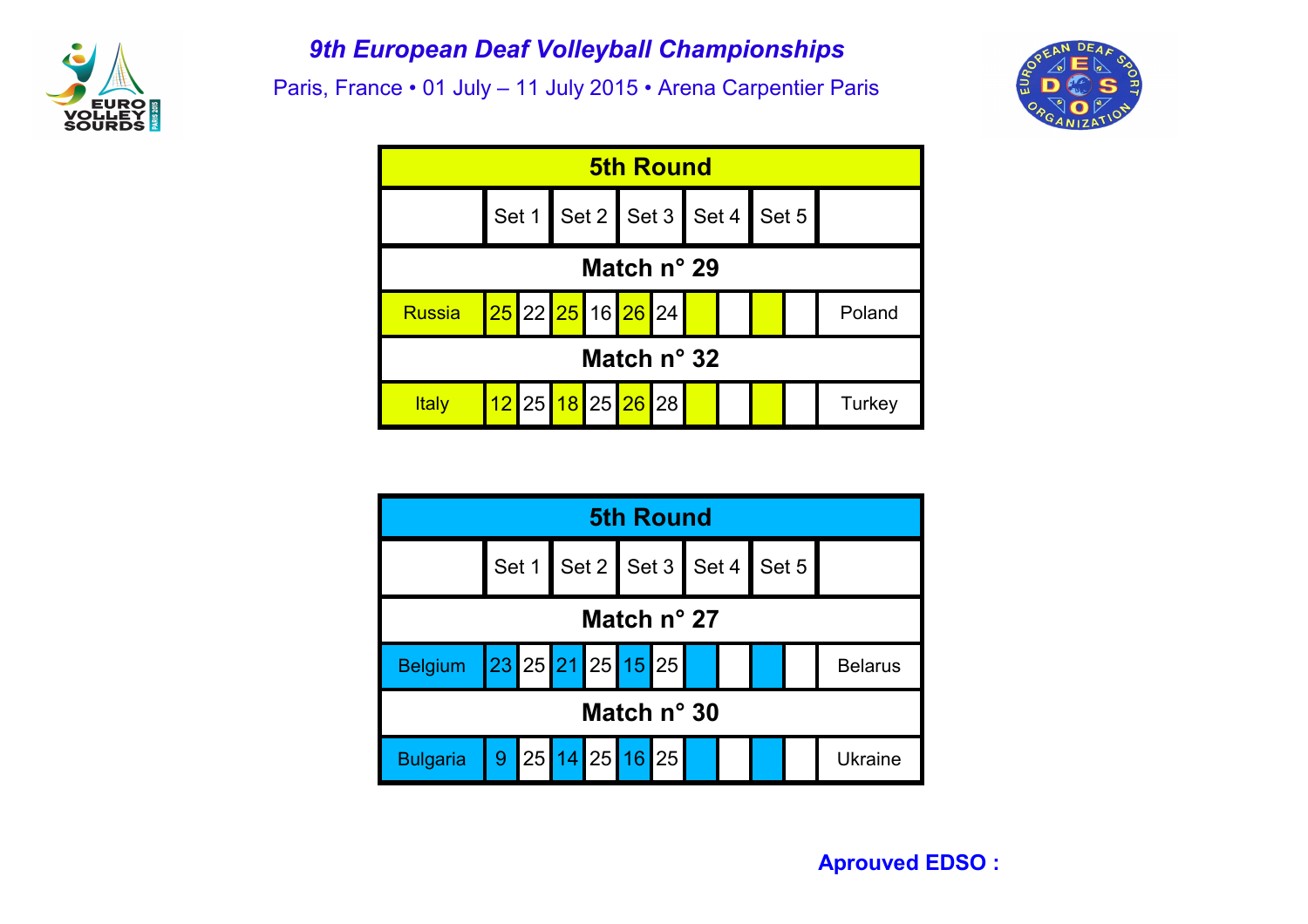

Paris, France • 01 July – 11 July 2015 • Arena Carpentier Paris



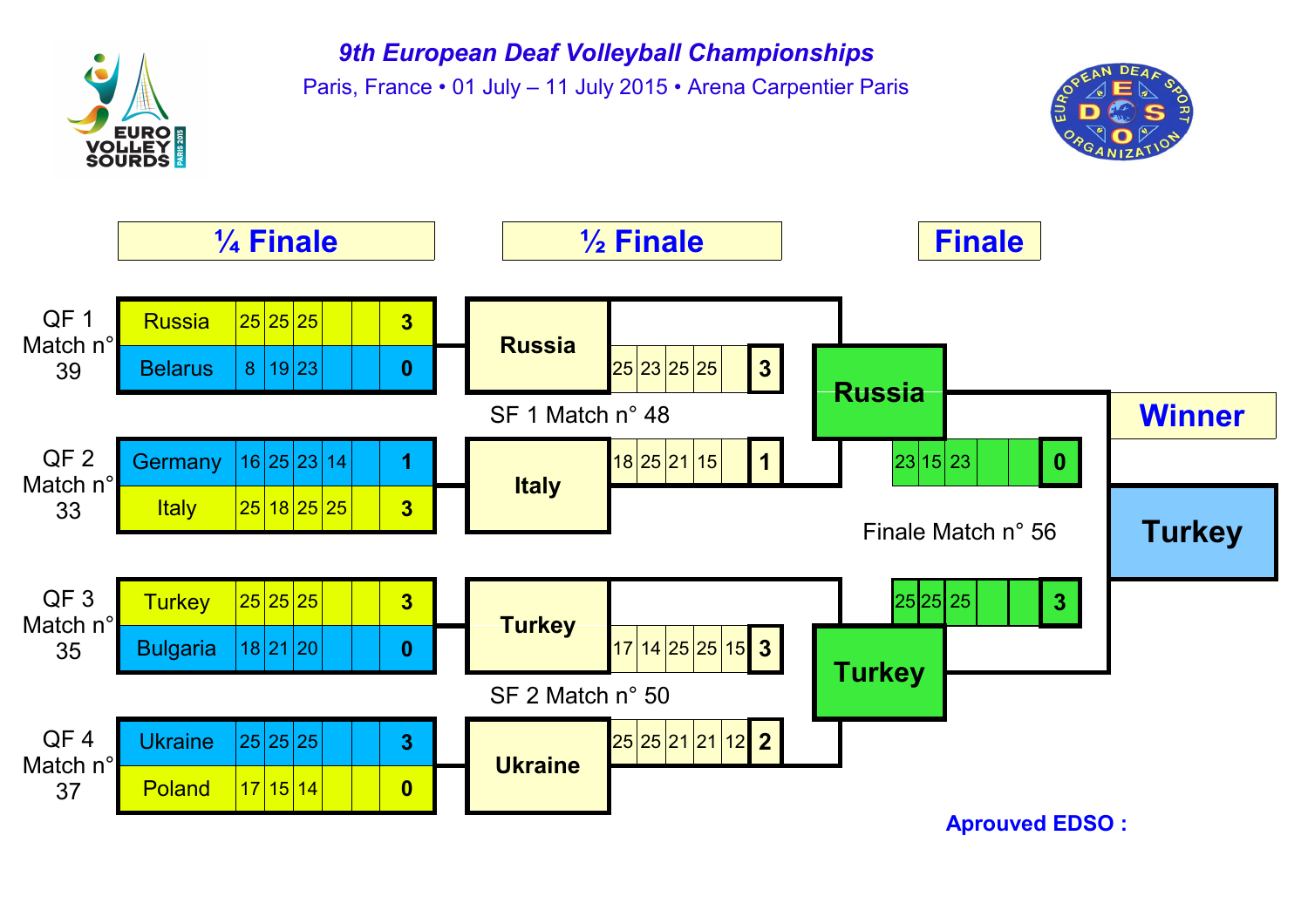

*9th European Deaf Volleyball Championships* Paris, France • 01 July – 11 July 2015 • Arena Carpentier Paris



# **Match ranking 3rd to 10th place**

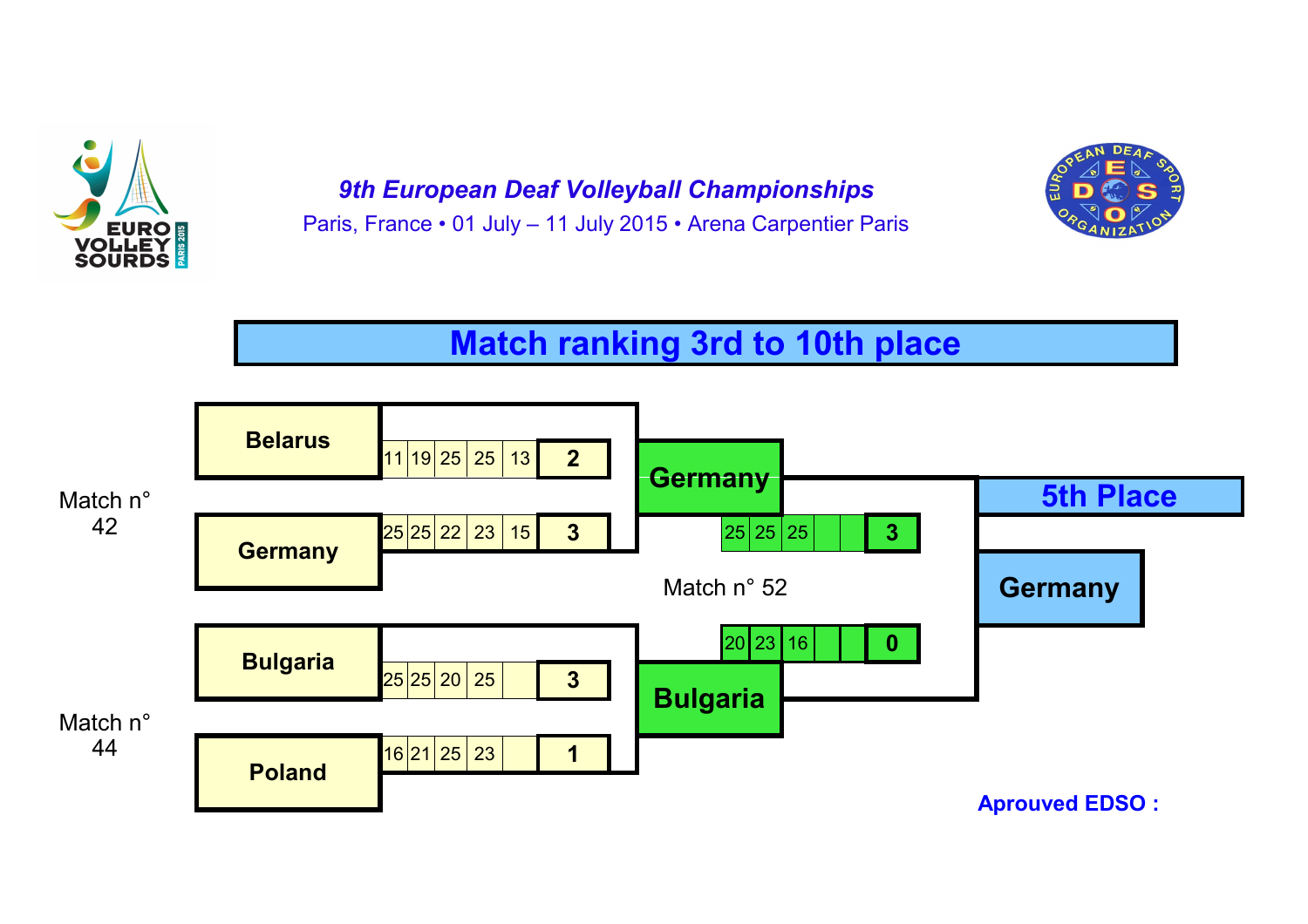

Paris, France • 01 July – 11 July 2015 • Arena Carpentier Paris





Match n° 41

| <b>France</b>  | 25 <sub>1</sub> | 25 | 15 | 25 |  |               |
|----------------|-----------------|----|----|----|--|---------------|
| <b>Belgium</b> | $\mathcal{D}$   | 9  |    |    |  | <b>France</b> |

**7th Place**

| Match n° 46 | <b>Belarus</b> | $\overline{4}$ |    |    |  |             | <b>Poland</b> |
|-------------|----------------|----------------|----|----|--|-------------|---------------|
|             | <b>Poland</b>  | 25             | 25 | 25 |  | ◠<br>$\sim$ |               |
|             |                |                |    |    |  |             |               |

**3th Place**

**Match n° 54** 

| <b>Italy</b>   | 16 |  |  |  | <b>Ukraine</b> |
|----------------|----|--|--|--|----------------|
| <b>Ukraine</b> | 25 |  |  |  |                |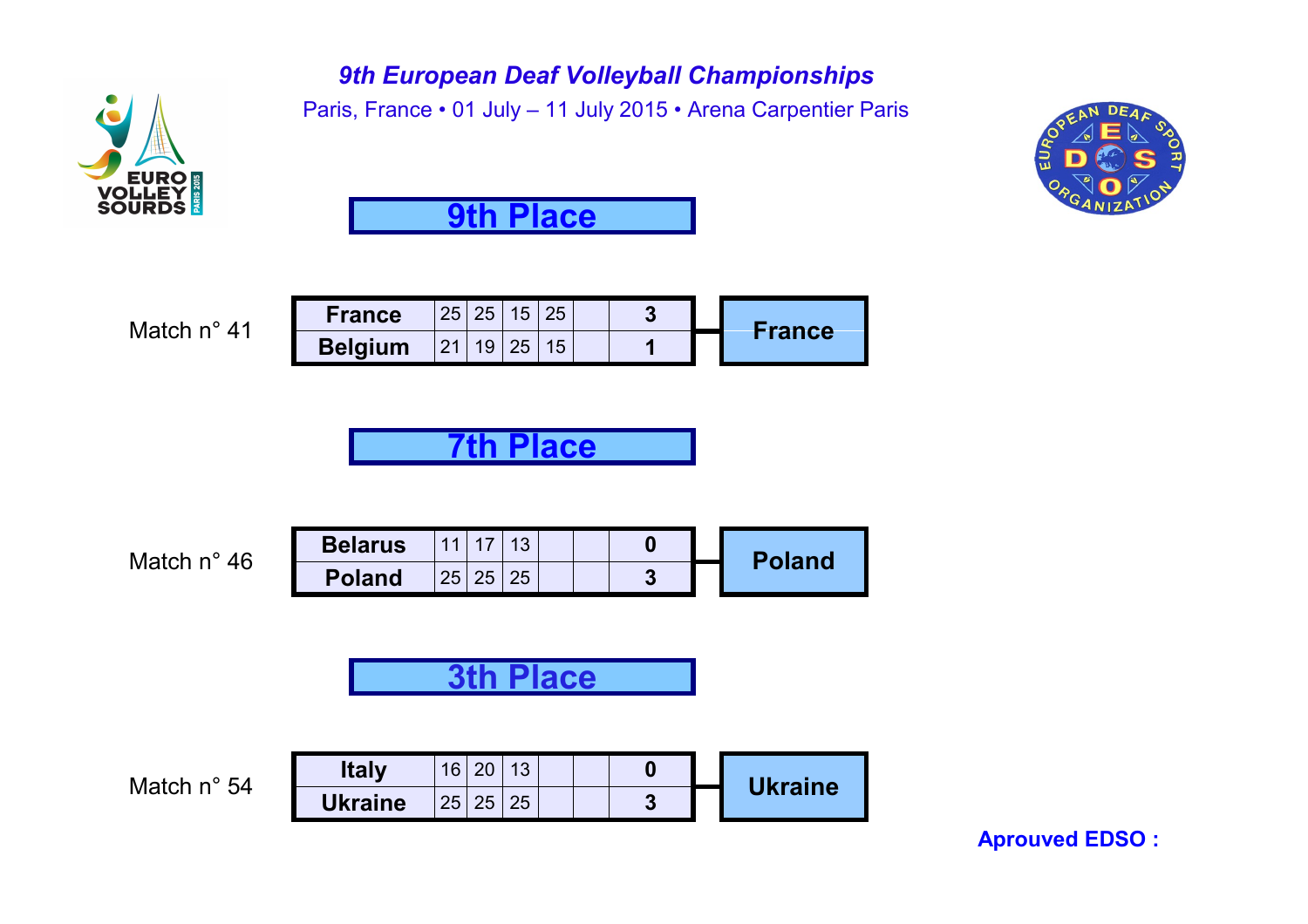

Paris, France • 01 July – 11 July 2015 • Arena Carpentier Paris



## **Final men's Phase**

| <b>No</b> | <b>Date</b> |                 | <b>Teams</b>    | <b>Set</b>  |                |                |                |                | <b>Result per set (points)</b> |                | <b>Total</b>  |     | <b>Time</b> |
|-----------|-------------|-----------------|-----------------|-------------|----------------|----------------|----------------|----------------|--------------------------------|----------------|---------------|-----|-------------|
|           |             |                 |                 |             |                |                | $\overline{2}$ | 3              | 4                              | $5\phantom{1}$ | <b>Points</b> |     |             |
| 33        |             | Germany         | Italy           |             | 3              | $-9$           | $\overline{7}$ | $-2$           | $-11$                          |                | 78            | 93  | 01:50       |
| 35        | 08/07/2015  | Turkey          | <b>Bulgaria</b> | 3           | 0              | $\overline{7}$ | 4              | 5              |                                |                | 75            | 59  | 01:23       |
| 37        |             | <b>Ukraine</b>  | Poland          | 3           | 0              | 8              | 10             | 11             |                                |                | 75            | 46  | 01:10       |
| 39        |             | Russia          | <b>Belarus</b>  | 3           | 0              | 17             | 6              | $\overline{2}$ |                                |                | 75            | 50  | 01:13       |
| 41        |             | France          | <b>Belgium</b>  | 3           |                | 4              | 6              | $-10$          | 10                             |                | 90            | 80  | 01:56       |
| 42        | 09/07/2015  | Germany         | <b>Belarus</b>  | 3           | $\overline{2}$ | 14             | 6              | $-3$           | $-2$                           | $\overline{2}$ | 110           | 93  | 02:13       |
| 44        |             | <b>Bulgaria</b> | Poland          | 3           |                | 9              | 4              | $-5$           | $\overline{2}$                 |                | 95            | 85  | 02:08       |
| 46        |             | <b>Belarus</b>  | Poland          | $\Omega$    | 3              | $-14$          | -8             | $-12$          |                                |                | 41            | 75  | 01:07       |
| 48        | 10/07/2015  | Russia          | Italy           | 3           |                | $\overline{7}$ | $-2$           | $\overline{4}$ | 10                             |                | 98            | 79  | 02:00       |
| 50        |             | Turkey          | <b>Ukraine</b>  | 3           | $\overline{2}$ | -8             | $-11$          | 4              | 4                              | 3              | 96            | 104 | 02:11       |
| 52        |             | Germany         | <b>Bulgaria</b> | 3           | 0              | 5              | $\overline{2}$ | 9              |                                |                | 75            | 59  | 01:26       |
| 54        | 11/07/2015  | Italy           | <b>Ukraine</b>  | $\mathbf 0$ | 3              | $-9$           | $-5$           | $-12$          |                                |                | 49            | 75  | 01:18       |
| 56        |             | Russia          | Turkey          | $\mathbf 0$ | 3              | $-2$           | $-10$          | $-2$           |                                |                | 61            | 75  | 01:28       |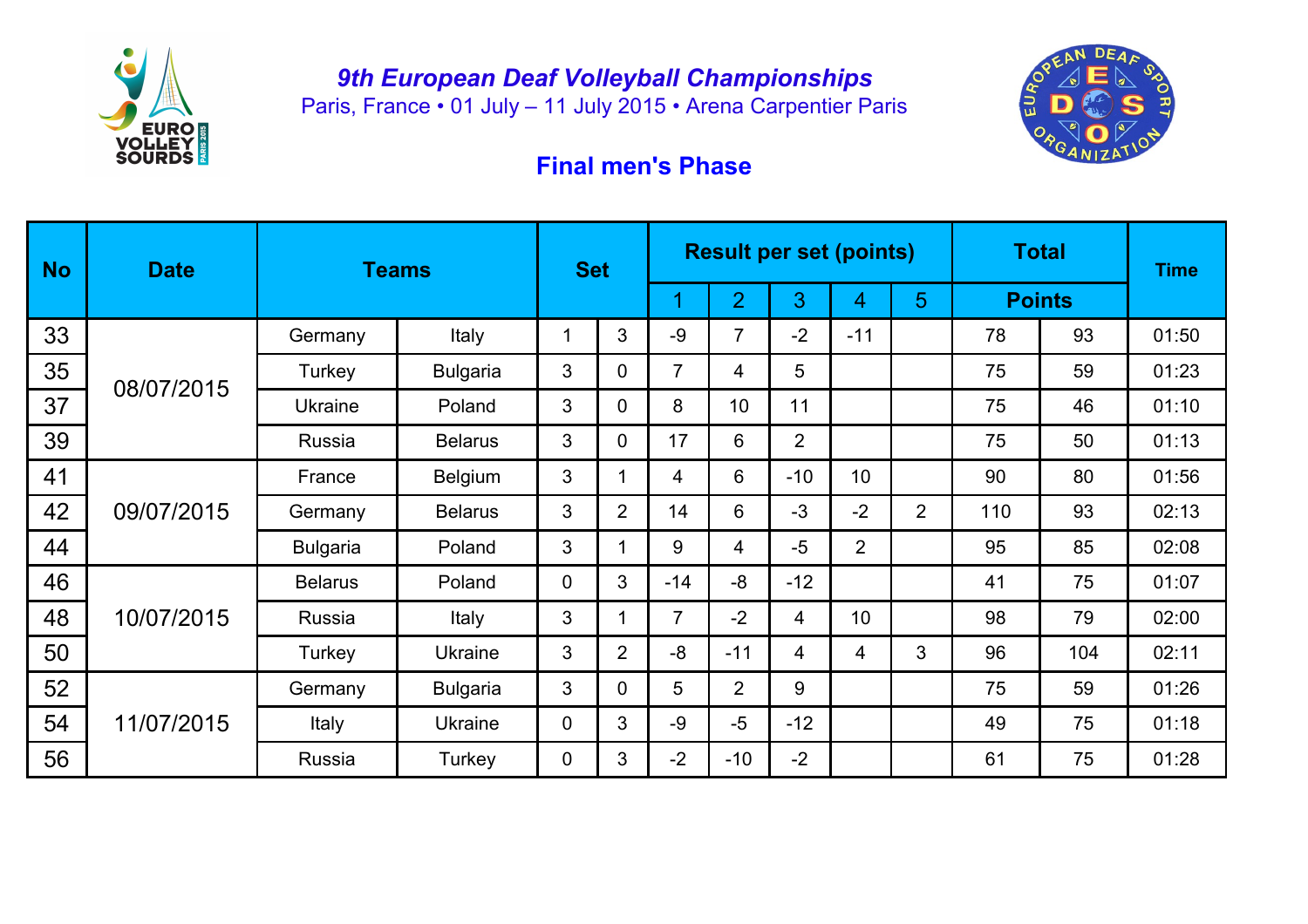Paris, France • 01 July – 11 July 2015 • Arena Carpentier Paris



#### **Final women's Phase**



|           |             |                    |                    |              |                |                |                |                | <b>Result per set (points)</b> |   |     | <b>Total</b>  |             |
|-----------|-------------|--------------------|--------------------|--------------|----------------|----------------|----------------|----------------|--------------------------------|---|-----|---------------|-------------|
| <b>No</b> | <b>Date</b> |                    | <b>Teams</b>       | <b>Set</b>   |                |                | $\overline{2}$ | 3              | $\blacktriangleleft$           | 5 |     | <b>Points</b> | <b>Time</b> |
| 34        |             | Poland             | Italy              | 3            | $\overline{2}$ | 4              | $-2$           | 3              | $-12$                          | 6 | 102 | 103           | 02:29       |
| 36        | 08/07/2015  | Turkey             | <b>Netherlands</b> | 3            | $\Omega$       | 18             | 8              | 12             |                                |   | 75  | 37            | 01:28       |
| 38        |             | <b>Ukraine</b>     | Hungary            | 3            | 0              | 13             | 5              | 14             |                                |   | 75  | 43            | 01:14       |
| 40        |             | Russia             | France             | 3            | 0              | 19             | 15             | 13             |                                |   | 75  | 28            | 01:06       |
| 43        | 09/07/2015  | Italy              | France             | 3            | 0              | 15             | 22             | $\overline{2}$ |                                |   | 75  | 36            | 00:58       |
| 45        |             | <b>Netherlands</b> | Hungary            | 3            | 0              | 6              | 15             | 13             |                                |   | 75  | 41            | 01:12       |
| 47        |             | France             | Hungary            | $\mathbf 0$  | 3              | $-2$           | $-8$           | $-3$           |                                |   | 62  | 75            | 01:38       |
| 49        | 10/07/2015  | Russia             | Poland             | $\mathbf{3}$ | 0              | 11             | $\overline{7}$ | 18             |                                |   | 75  | 39            | 01:13       |
| 51        |             | Turkey             | <b>Ukraine</b>     | $\mathbf 0$  | 3              | $-2$           | -8             | $-4$           |                                |   | 61  | 75            | 01:37       |
| 53        |             | Italy              | <b>Netherlands</b> | 3            | $\mathbf 0$    | $\overline{4}$ | 11             | 15             |                                |   | 75  | 45            | 01:16       |
| 55        | 11/07/2015  | Poland             | Turkey             | 3            | $\mathbf 0$    | $\mathbf{3}$   | 6              | 4              |                                |   | 75  | 62            | 01:29       |
| 57        |             | Russia             | <b>Ukraine</b>     | $\mathbf 0$  | 3              | $-2$           | $-2$           | $-2$           |                                |   | 71  | 77            | 00:00       |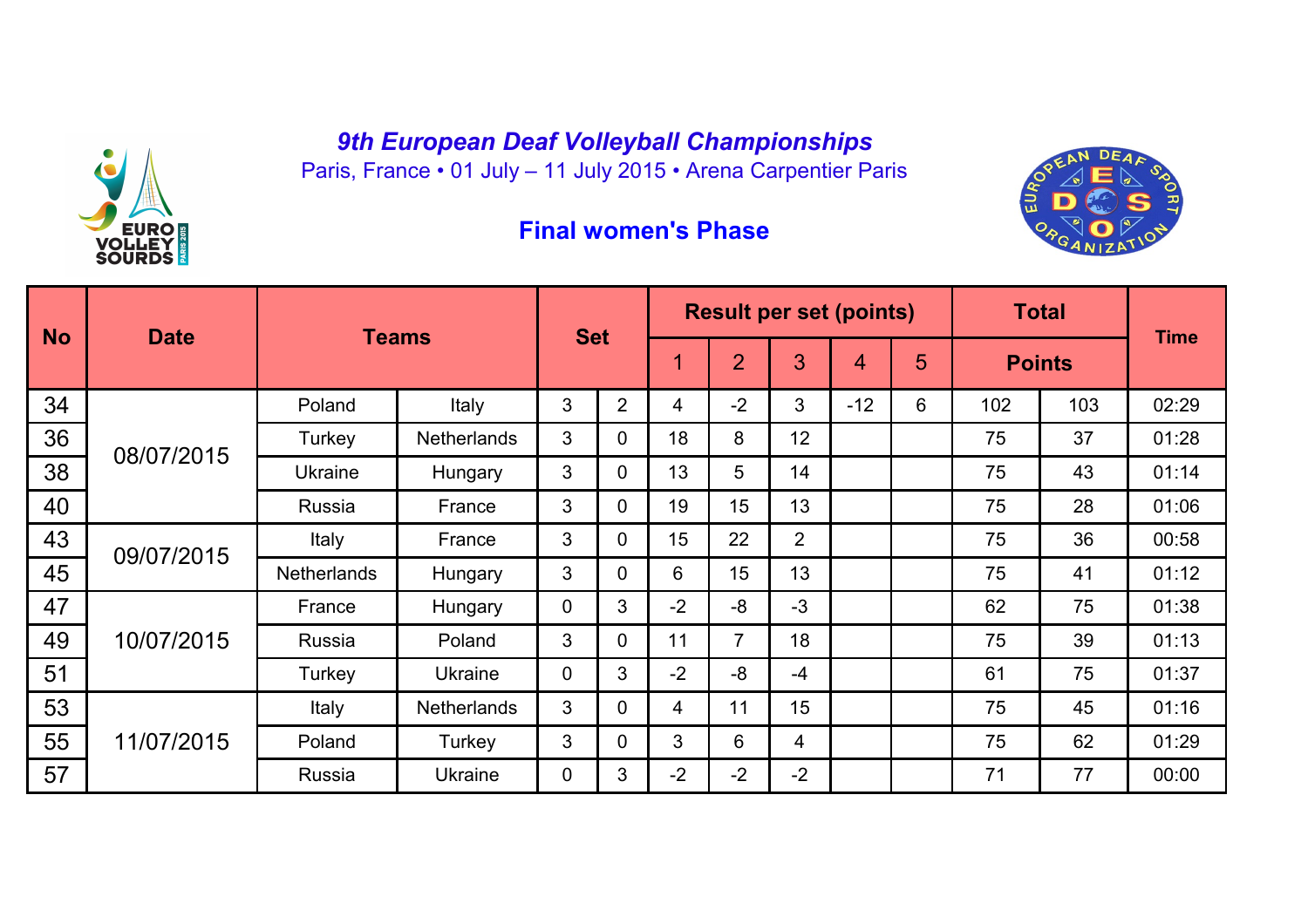

Paris, France • 01 July – 11 July 2015 • Arena Carpentier Paris

|                 | <b>Ranking of the Men European</b><br><b>Championship 2015</b> |
|-----------------|----------------------------------------------------------------|
| 1st             | <b>Turkey</b>                                                  |
| 2 <sub>nd</sub> | <b>Russia</b>                                                  |
| 3rd             | <b>Ukraine</b>                                                 |
| 4th             | <b>Italy</b>                                                   |
| 5th             | <b>Germany</b>                                                 |
| 6th             | <b>Bulgaria</b>                                                |
| 7 <sup>th</sup> | <b>Poland</b>                                                  |
| 8th             | <b>Belarus</b>                                                 |
| 9th             | <b>France</b>                                                  |
| 10th            | <b>Belgium</b>                                                 |

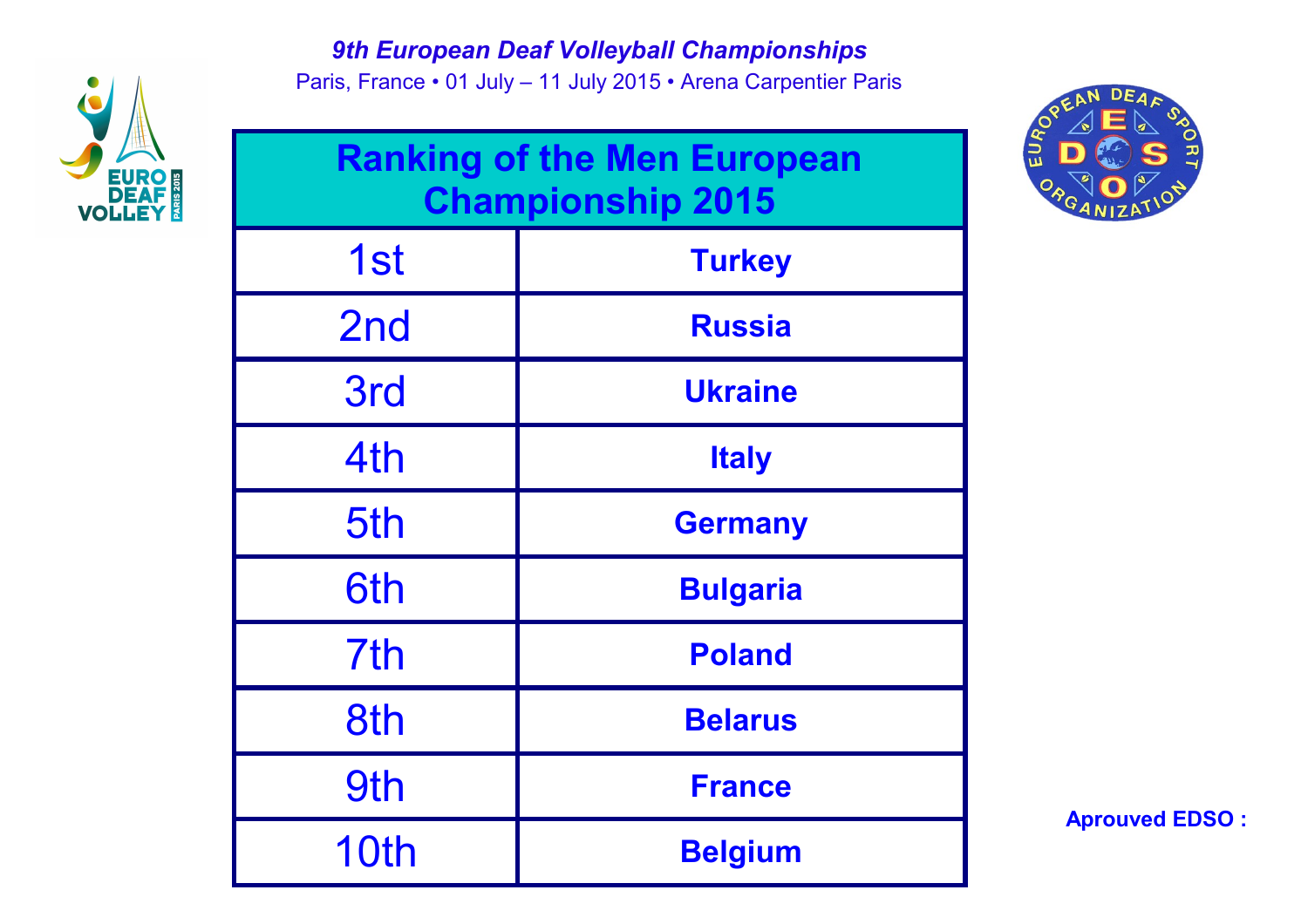

Paris, France • 01 July – 11 July 2015 • Arena Carpentier Paris



| <b>Rank</b>    | <b>Group C</b> | <b>Pts</b> | <b>Matchs</b> |                |                |                |                | <b>Result details</b> |         |                |   | <b>Sets</b>    |                                         |     | <b>Points</b> |      |
|----------------|----------------|------------|---------------|----------------|----------------|----------------|----------------|-----------------------|---------|----------------|---|----------------|-----------------------------------------|-----|---------------|------|
|                | <b>Team</b>    |            | Won   Lost    |                | $3-0$          | $3 - 1$        | $3 - 2$        | $2 - 3$               | $1 - 3$ | $0 - 3$        |   |                | Won   Lost   Ratio   Won   Lost   Ratio |     |               |      |
|                | <b>Russia</b>  | o          | 3             | $\overline{0}$ | $\overline{2}$ | $\overline{0}$ |                | 0                     | 0       | $\overline{0}$ | 9 | $\overline{2}$ | 4,50                                    | 273 | 203           | 1,34 |
| $\overline{2}$ | Turkey         |            | ⌒             |                |                |                | $\overline{0}$ | 0                     | 0       |                | 6 | 4              | 1,50                                    | 222 | 185           | 1,20 |
| 3              | Italy          |            |               | ⌒              |                | $\overline{0}$ | $\overline{0}$ |                       |         | $\overline{0}$ | 6 | 6              | 1,00                                    | 268 | 267           | 1,00 |
| $\overline{4}$ | Hungary        |            |               | 3              | 0              | $\overline{0}$ | $\overline{0}$ | 0                     | 0       | 3              | 0 | 9              | 0,00                                    | 117 | 225           | 0,52 |

| <b>Rank</b>    | <b>Group D</b>     | <b>Pts</b> | <b>Matchs</b> |                |                |                |                | <b>Result details</b> |                |                |   | <b>Sets</b> |      |     | <b>Points</b> |                                      |
|----------------|--------------------|------------|---------------|----------------|----------------|----------------|----------------|-----------------------|----------------|----------------|---|-------------|------|-----|---------------|--------------------------------------|
|                | <b>Team</b>        |            | Won   Lost    |                | $3-0$          | $3 - 1$        | $3 - 2$        | $2 - 3$               | $1 - 3$        | $0 - 3$        |   |             |      |     |               | Won   Lost  Ratio  Won   Lost  Ratio |
|                | <b>Ukraine</b>     | 9          | 3             | $\overline{0}$ | 2              |                | $\overline{0}$ | 0                     | 0              | $\overline{0}$ | 9 |             | 9,00 | 248 | 148           | 1,68                                 |
| $\overline{2}$ | Poland             | 5          | Ω             |                |                | $\overline{0}$ |                | 0                     |                | $\overline{0}$ |   | 5           | 1,40 | 259 | 211           | 1,23                                 |
| 3              | <b>Netherlands</b> |            |               | C              | ◢              | $\overline{0}$ | $\overline{0}$ | ◢                     | $\overline{0}$ |                | 5 | 6           | 0,83 | 202 | 213           | 0,95                                 |
| 4              | France             |            | 0             | 3              | $\overline{0}$ | $\overline{0}$ | $\overline{0}$ | 0                     | 0              | 3              | 0 | 9           | 0,00 | 88  | 225           | 0,39                                 |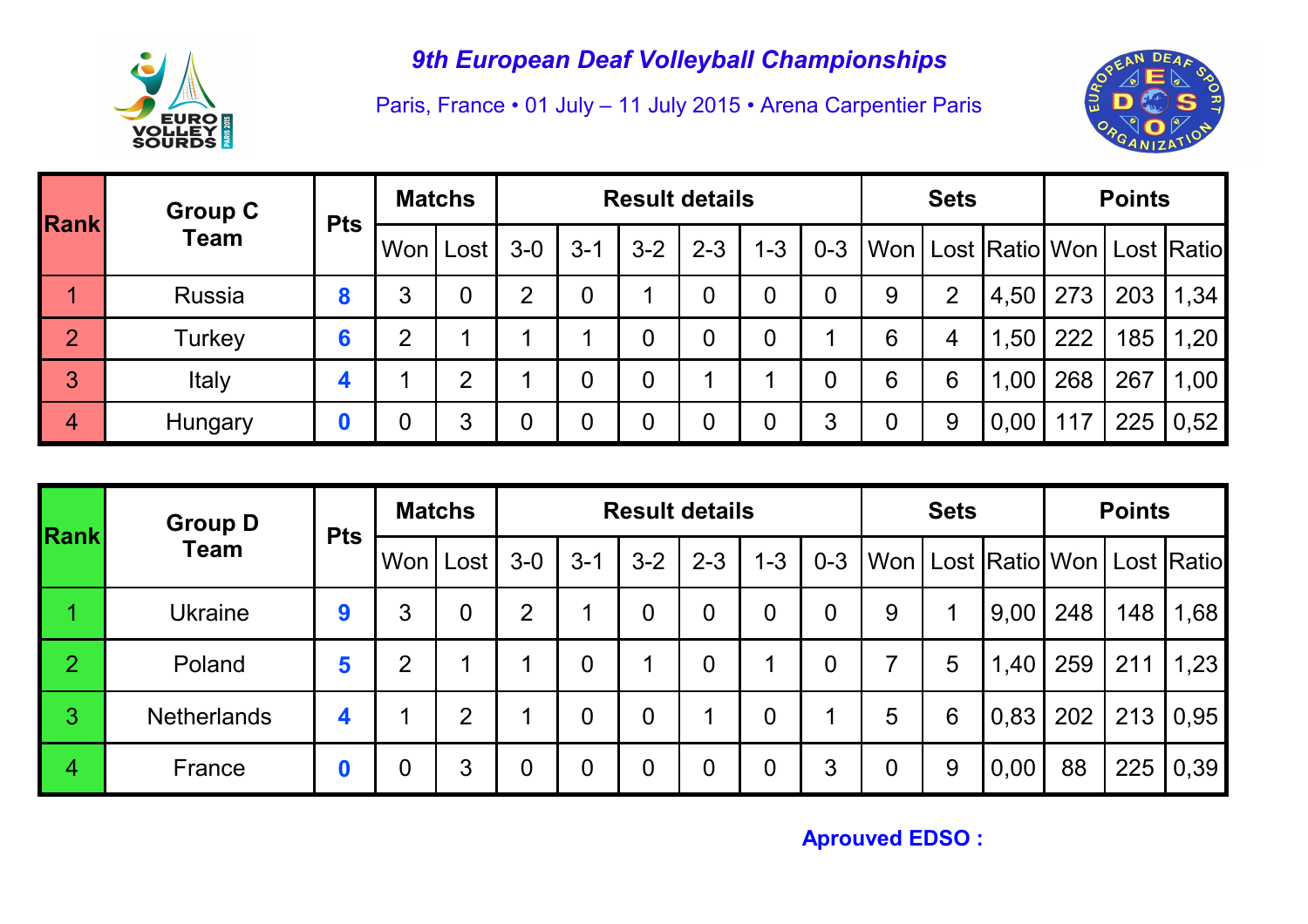

Paris, France • 01 July – 11 July 2015 • Arena Carpentier Paris



|               |                |             | <b>1st Round</b> |    |              |                |                | <b>2nd Round</b> |    |              |                |             | <b>3rd Round</b> |     |              |                |                |                 | <b>TOTAL</b> |             |            |
|---------------|----------------|-------------|------------------|----|--------------|----------------|----------------|------------------|----|--------------|----------------|-------------|------------------|-----|--------------|----------------|----------------|-----------------|--------------|-------------|------------|
|               | P              |             | <b>Set</b>       |    | <b>Score</b> | P              |                | <b>Set</b>       |    | <b>Score</b> | $\mathsf{p}$   |             | <b>Set</b>       |     | <b>Score</b> | Set  <br>D.    | Set  <br>C.    | <b>Pts</b><br>W | <b>Pts</b>   | <b>Diff</b> | <b>Pts</b> |
| Hungary       | 0              | $\mathbf 0$ | 3                | 35 | 75           | $\overline{0}$ | $\overline{0}$ | 3                | 58 | 75           | $\overline{0}$ | $\mathbf 0$ | 3                | 24  | 75           | $\overline{0}$ | 9              | 117             | 225          | $-108$      | $\Omega$   |
| Italy         | $\overline{0}$ |             | 3                | 82 | 90           | 3              | 3              | $\overline{0}$   | 75 | 58           |                | 2           | 3                | 111 | 119          | 6              | 6              | 268             | 267          |             | 4          |
| Turkey        | 3              | 3           | 1                | 90 | 82           | $\overline{0}$ | $\overline{0}$ | 3                | 57 | 79           | 3              | 3           | 0                | 75  | 24           | 6              | 4              | 222             | 185          | 37          | 6          |
| <b>Russia</b> | 3              | 3           | $\mathbf 0$      | 75 | 35           | 3              | 3              | $\mathbf 0$      | 79 | 57           | $\overline{2}$ | 3           | $\overline{2}$   | 119 | 111          | 9              | $\overline{2}$ | 273             | 203          | 70          | 8          |

|                    |                |                | <b>1st Round</b> |    |              | <b>2nd Round</b> |                |                |    | <b>3rd Round</b> |                |                |                |     | <b>TOTAL</b> |                |                      |                 |     |        |                |
|--------------------|----------------|----------------|------------------|----|--------------|------------------|----------------|----------------|----|------------------|----------------|----------------|----------------|-----|--------------|----------------|----------------------|-----------------|-----|--------|----------------|
|                    | P              |                | <b>Set</b>       |    | <b>Score</b> | P                |                | <b>Set</b>     |    | <b>Score</b>     | P              |                | <b>Set</b>     |     | <b>Score</b> | p.             | Set Set  <br>$C_{-}$ | <b>Pts</b><br>W | Pts |        | Diff   Pts     |
| France             | $\mathbf 0$    | 0              | 3                | 26 | 75           | $\Omega$         | $\overline{0}$ | 3              | 30 | 75               | $\overline{0}$ | $\overline{0}$ | 3              | 32  | 75           | $\overline{0}$ | 9                    | 88              | 225 | $-137$ | 0              |
| <b>Netherlands</b> | $\mathbf{0}$   | $\overline{0}$ | 3                | 40 | 75           | 3 <sup>1</sup>   | 3              | $\overline{0}$ | 75 | 30               |                | $\overline{2}$ | 3              | 87  | 108          | 5              | 6                    | 202             | 213 | $-11$  | $\overline{4}$ |
| <b>Ukraine</b>     | 3              | 3              | $\overline{0}$   | 75 | 40           | 3                | 3              | 1              | 98 | 76               | 3              | 3              | $\overline{0}$ | 75  | 32           | 9              |                      | 248             | 148 | 100    | 9 <sup>°</sup> |
| Poland             | 3 <sup>1</sup> | 3              | $\mathbf 0$      | 75 | 26           | $\overline{0}$   |                | 3              | 76 | 98               | $\overline{2}$ | 3              | 2              | 108 | 87           | $\overline{7}$ | 5                    | 259             | 211 | 48     | $\overline{5}$ |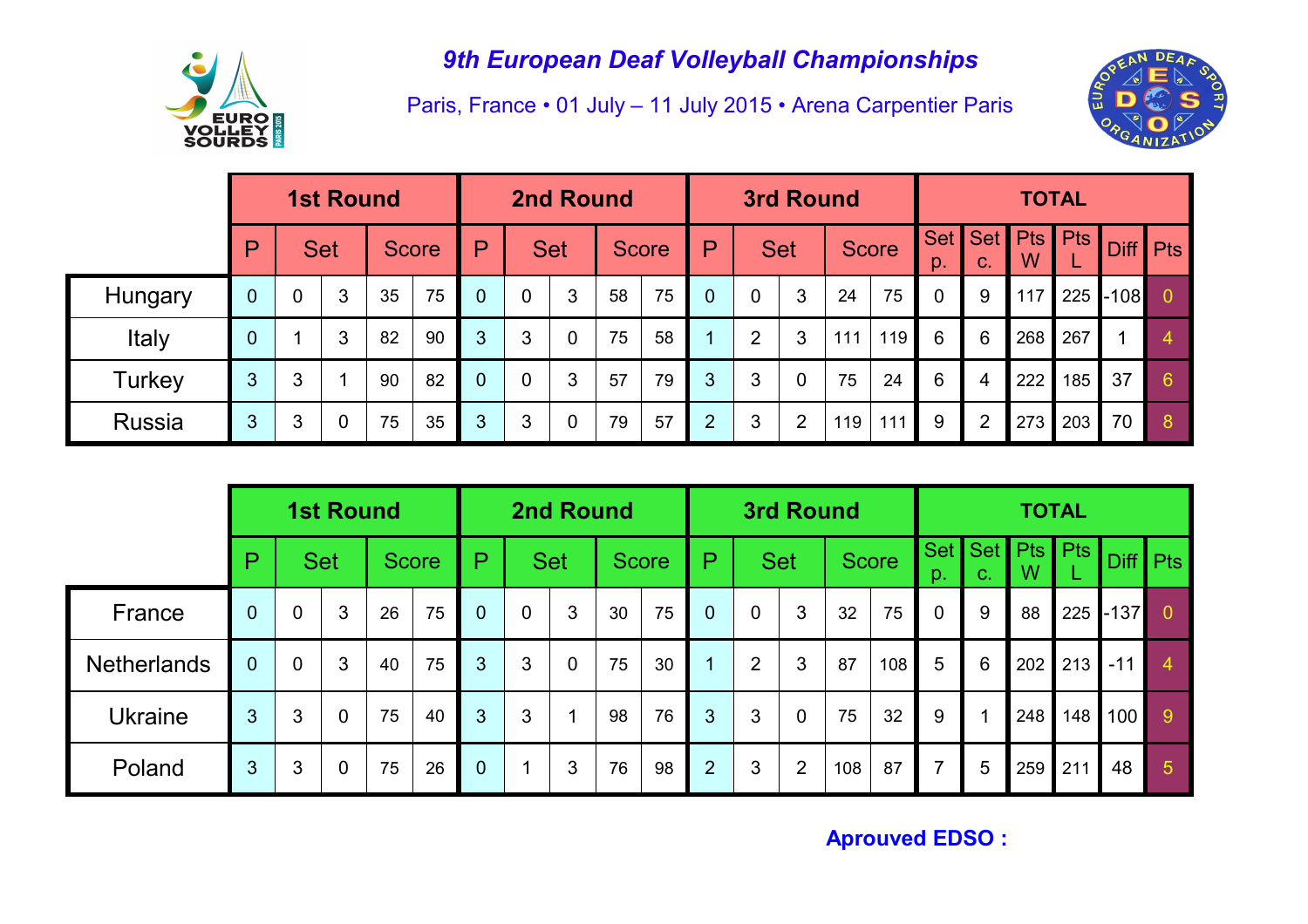

Paris, France • 01 July – 11 July 2015 • Arena Carpentier Paris



|                     | <b>1st Round</b> |                      |       |         |              |  |       |       |             | <b>2nd Round</b> |         |       |  |                |  |             |                 |       |  |       |        |
|---------------------|------------------|----------------------|-------|---------|--------------|--|-------|-------|-------------|------------------|---------|-------|--|----------------|--|-------------|-----------------|-------|--|-------|--------|
|                     | Set 1            |                      | Set 2 |         | Set 3        |  | Set 4 | Set 5 |             |                  |         | Set 1 |  | Set 2          |  |             | Set 3           | Set 4 |  | Set 5 |        |
| Match $n^{\circ}$ 5 |                  |                      |       |         |              |  |       |       | Match nº 11 |                  |         |       |  |                |  |             |                 |       |  |       |        |
| <b>Hungary</b>      | 25<br>9          | 8                    | 25    | 18      | 25           |  |       |       |             | Russia           | Russia  |       |  | 29 27 25 20 25 |  |             | 10 <sup>1</sup> |       |  |       | Turkey |
| Match $n^{\circ}$ 7 |                  |                      |       |         |              |  |       |       |             |                  |         |       |  |                |  | Match nº 17 |                 |       |  |       |        |
| <b>Italy</b>        | 18               | $25 \,   \, 25 \,  $ |       | $15$ 19 | $25 \mid 20$ |  | 25    |       |             | Turkey           | Hungary | 19    |  | 25 20 25 19    |  |             | 25              |       |  |       | Italy  |

|                     | <b>1st Round</b>    |    |       |       |                |       |       |  |             | <b>2nd Round</b> |                |        |       |    |    |       |                |       |  |                      |       |  |                |
|---------------------|---------------------|----|-------|-------|----------------|-------|-------|--|-------------|------------------|----------------|--------|-------|----|----|-------|----------------|-------|--|----------------------|-------|--|----------------|
|                     | Set 1               |    |       | Set 2 |                | Set 3 | Set 4 |  |             | Set 5            |                |        | Set 1 |    |    | Set 2 |                | Set 3 |  | Set 4                | Set 5 |  |                |
| Match $n^{\circ}$ 8 |                     |    |       |       |                |       |       |  | Match nº 13 |                  |                |        |       |    |    |       |                |       |  |                      |       |  |                |
| France              | 12 <sub>2</sub>     |    | 25 10 | 25    | $\overline{4}$ | 25    |       |  |             |                  | Poland         | Poland | 17    |    |    |       |                |       |  | 25 18 25 25 23 16 25 |       |  | <b>Ukraine</b> |
|                     | Match $n^{\circ}$ 3 |    |       |       |                |       |       |  |             | Match nº 19      |                |        |       |    |    |       |                |       |  |                      |       |  |                |
| Netherlands         | 11                  | 25 | 16    | 25    | 13             | 25    |       |  |             |                  | <b>Ukraine</b> | France | 12    | 25 | 11 | 25    | $\overline{7}$ | 25    |  |                      |       |  | Netherlands    |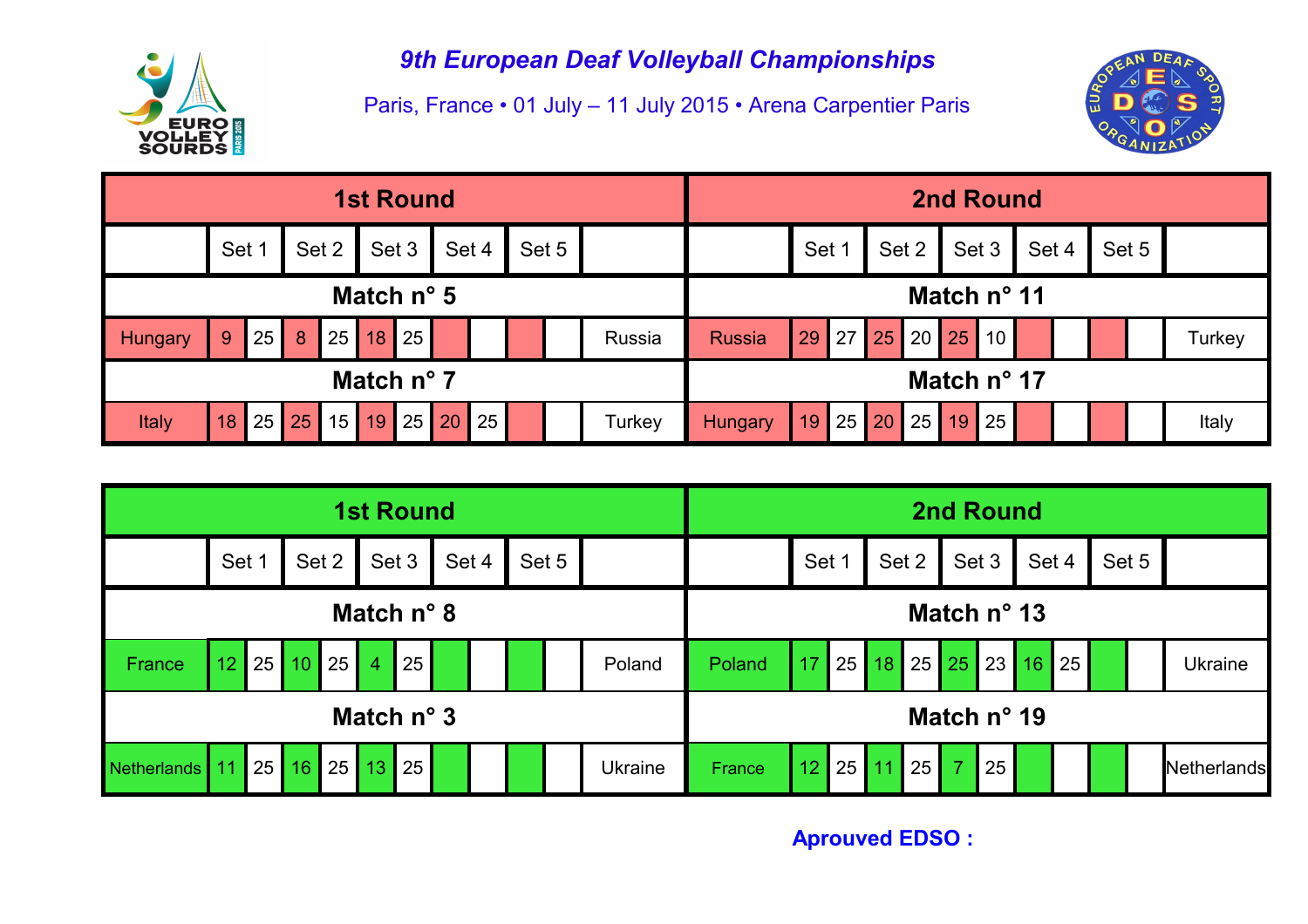

Paris, France • 01 July – 11 July 2015 • Arena Carpentier Paris



| <b>3rd Round</b>     |                               |  |                  |                                       |               |  |  |  |  |  |         |
|----------------------|-------------------------------|--|------------------|---------------------------------------|---------------|--|--|--|--|--|---------|
|                      |                               |  |                  | Set 1   Set 2   Set 3   Set 4   Set 5 |               |  |  |  |  |  |         |
| Match $n^{\circ}$ 28 |                               |  |                  |                                       |               |  |  |  |  |  |         |
| <b>Italy</b>         | 25 22 16 25 23 25 32 30 15 17 |  |                  |                                       |               |  |  |  |  |  | Russia  |
| Match $n^{\circ}$ 23 |                               |  |                  |                                       |               |  |  |  |  |  |         |
| <b>Turkey</b>        | 25                            |  | $9 \mid 25 \mid$ |                                       | $4 \ 25 \ 11$ |  |  |  |  |  | Hungary |

| 3rd Round                                |       |             |    |                          |  |    |  |  |  |       |        |
|------------------------------------------|-------|-------------|----|--------------------------|--|----|--|--|--|-------|--------|
|                                          | Set 1 |             |    | Set 2   Set 3   Set 4    |  |    |  |  |  | Set 5 |        |
| Match $n^{\circ}$ 25                     |       |             |    |                          |  |    |  |  |  |       |        |
| Netherlands 27 25 13 25 25 18 13 25 9 15 |       |             |    |                          |  |    |  |  |  |       | Poland |
| Match $n^{\circ}$ 31                     |       |             |    |                          |  |    |  |  |  |       |        |
| <b>Ukraine</b>                           | 25    | $\bullet$ 4 | 25 | $\vert 9 \vert 25 \vert$ |  | 19 |  |  |  |       | France |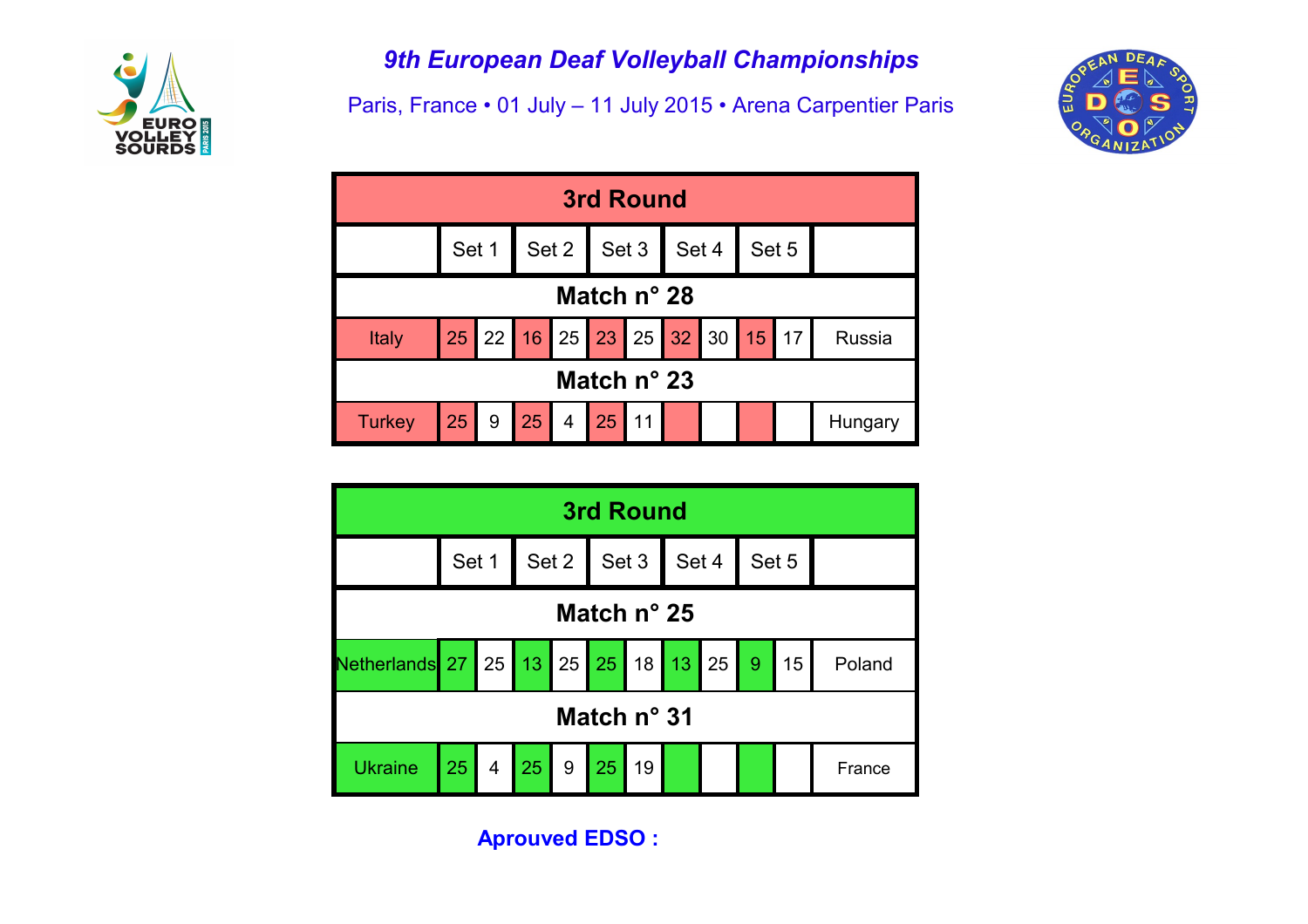

Paris, France • 01 July – 11 July 2015 • Arena Carpentier Paris



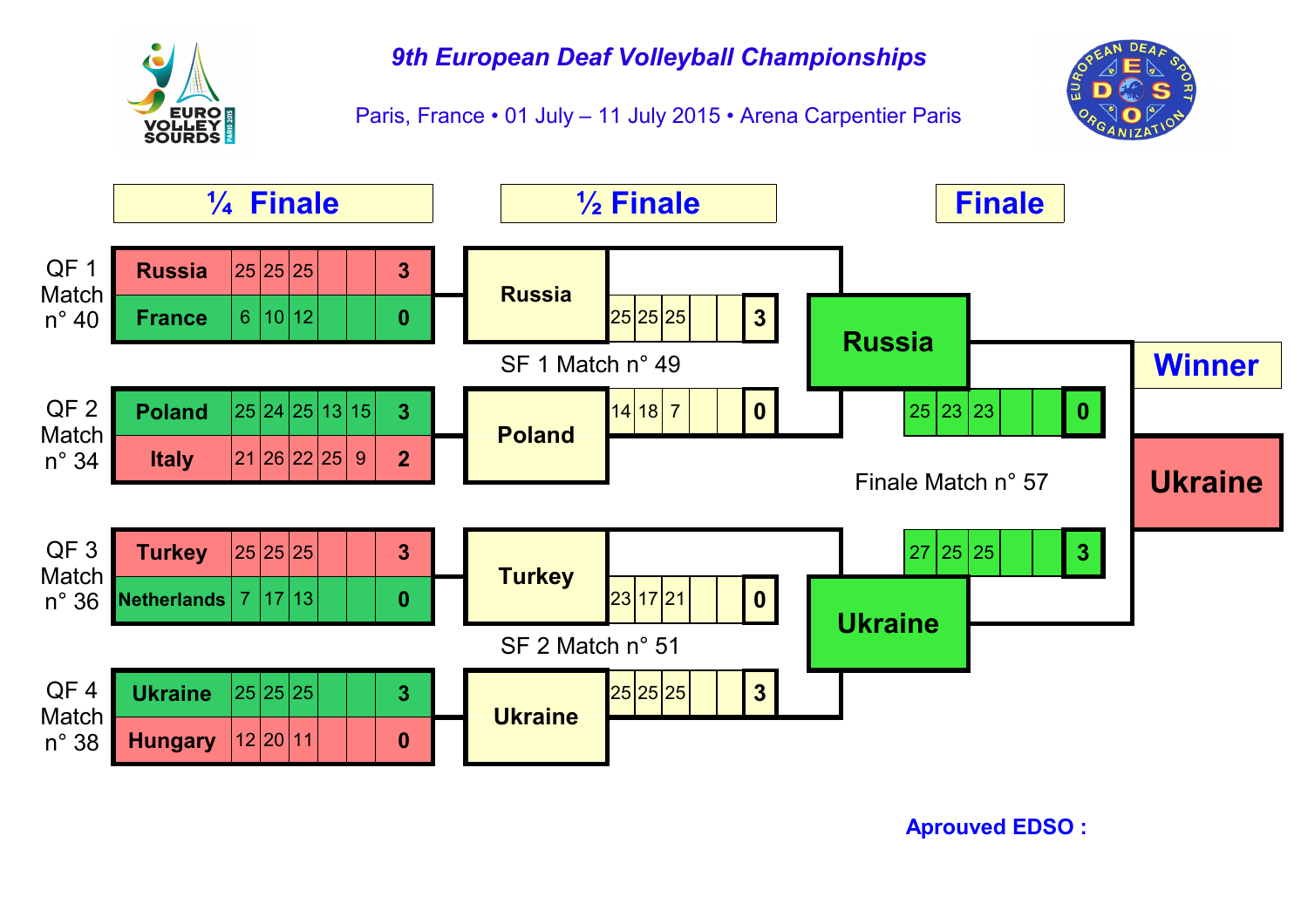

Paris, France • 01 July – 11 July 2015 • Arena Carpentier Paris



# **Match ranking 3rd to 8th place**

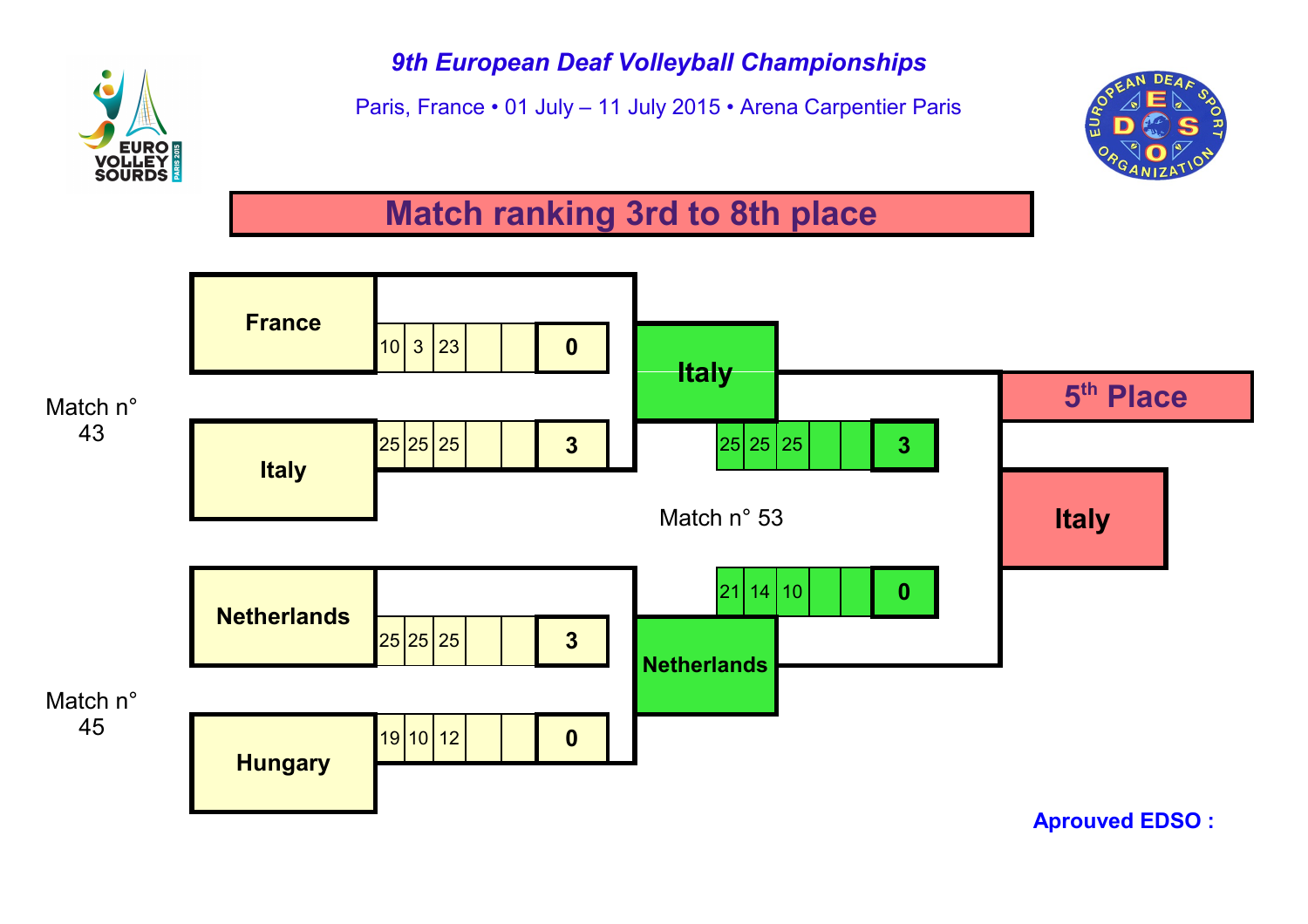Paris, France • 01 July – 11 July 2015 • Arena Carpentier Paris





Match n° 47

| <b>France</b>  | റാ | nn |  |  |                |
|----------------|----|----|--|--|----------------|
| <b>Hungary</b> | 25 | つら |  |  | <b>Hungary</b> |

**3 rd Place**

Match n° 55

| <b>Poland</b> | 25 |    | 25 |  |  | <b>Poland</b> |
|---------------|----|----|----|--|--|---------------|
| <b>Turkey</b> |    | 10 |    |  |  |               |